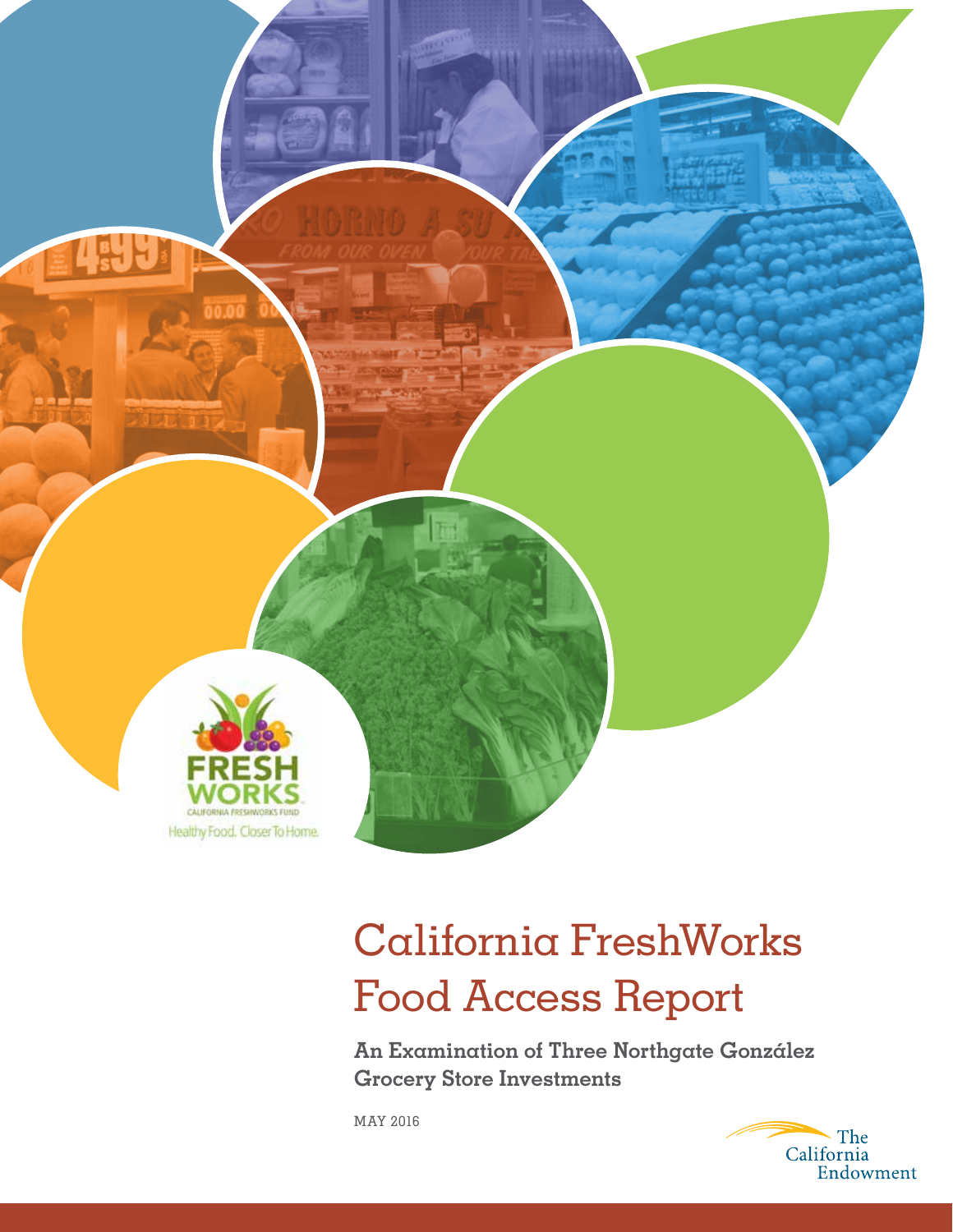#### Lead Author



Reader comments and ideas are welcome. Please direct correspondence to:

Sallie Yoshida, DrPH, RD Executive Director, Samuels Center sallie@samuelscenter.com

#### About this Report and Evaluation

This report is one of three in a series of reports released as part of the evaluation of FreshWorks. The other two reports–*California FreshWorks: A Case Study Examining the Development and Implementation of FreshWorks* and *The Social and Economic Impacts of FreshWorks*—can be found at [www.calendow.org/freshworks](http://www.calendow.org/freshworks).

The evaluation is led by a team of researchers experienced in evaluating health, social, and economic outcomes. The team consists of the Sarah Samuels Center for Public Health Research and Evaluation, InSight at Pacific Community Ventures, Dr. Allison Karpyn of the University of Delaware, and Dr. Karen Glanz of the University of Pennsylvania. To learn more about members of the evaluation team visit:

<http://www.samuelscenter.com/> <http://www.pacificcommunityventures.org/insight/> <http://www.cresp.udel.edu/about-us/staff/allison-karpyn-phd/> <http://www.med.upenn.edu/chbr/faculty.shtml>

#### Acknowledgements

This evaluation has been a collaborative effort. We are indebted to the many FreshWorks partners who have supported this evaluation over the past several years, providing us with critical data, feedback, and direction. We are deeply grateful for the continued insight and support from the California Endowment, without whom this evaluation would not be possible. We would also like to especially thank Capital Impact Partners, Emerging Markets, and Northgate González Markets, who have been so generous with their time and continuously ensured we were provided with the data and information needed to conduct this evaluation.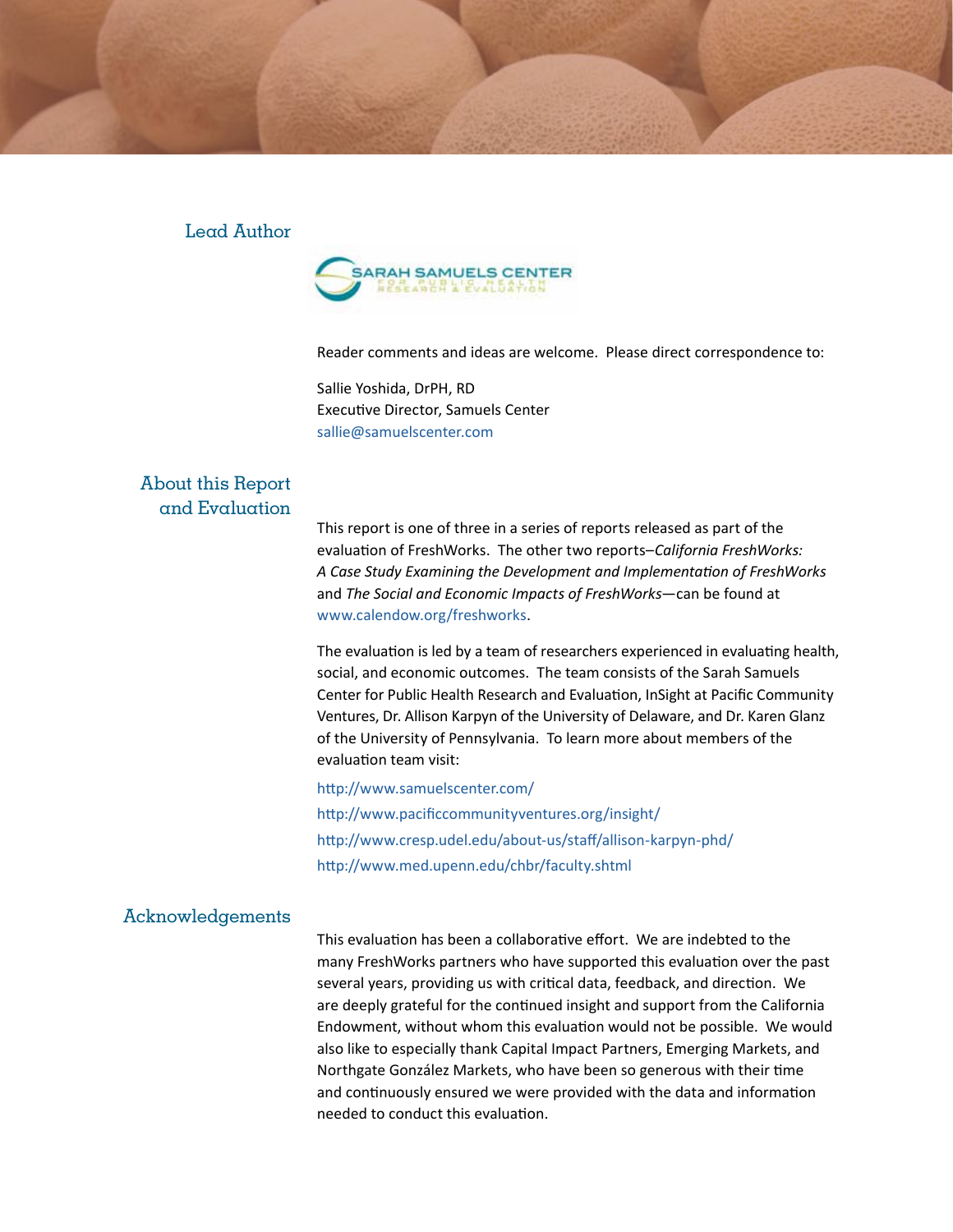### Foreword

At the California Endowment, we believe that healthy food financing initiatives possess significant potential to improve health outcomes and spur economic development in underserved communities. In 2011, we created the California FreshWorks program by working closely with a diverse set of public and private partners to meet the tremendous need across our state for access to healthy food. In the time since FreshWorks was launched, we have seen new and exciting initiatives emerge in Colorado, Illinois, Michigan, New Jersey, and New York that seek to tackle the issue of access to quality, healthy food. As the field continues to grow and evolve, we believe it is vital to share our experiences with one another, including successes, challenges, lessons, and insights surfaced through our collective hard work on these initiatives.

With this goal in mind, we commissioned a two-year evaluation of FreshWorks to better understand the impact of the program on fresh food access as well as social and economic outcomes. The evaluation also examined the development and implementation of FreshWorks and identified key lessons and insights that will inform the work of FreshWorks moving forward.

We are pleased to be able to share the findings from this evaluation with the field and with our dedicated FreshWorks partners. We hope that the findings are informative and prove useful for other investors—in particular mission investors, policymakers, nonprofits, and grocers interested in or already supporting healthy food financing nationally. Through openly sharing our experience with FreshWorks, we hope to support a more developed and sophisticated healthy food financing field that is well equipped to deliver strong health, social, and economic outcomes. We look forward to continuing the conversation and learning from the experiences of our peers and others engaged in healthy food financing.

#### **The California Endowment FreshWorks Team**

Marion Standish, *Vice President, Enterprise Programs* Amy Chung, *Director, Program-Related Investments* Mona Jhawar, *Learning and Evaluation Manager* Michelle Holleran, *Analyst, Program-Related Investments*

The California Endowment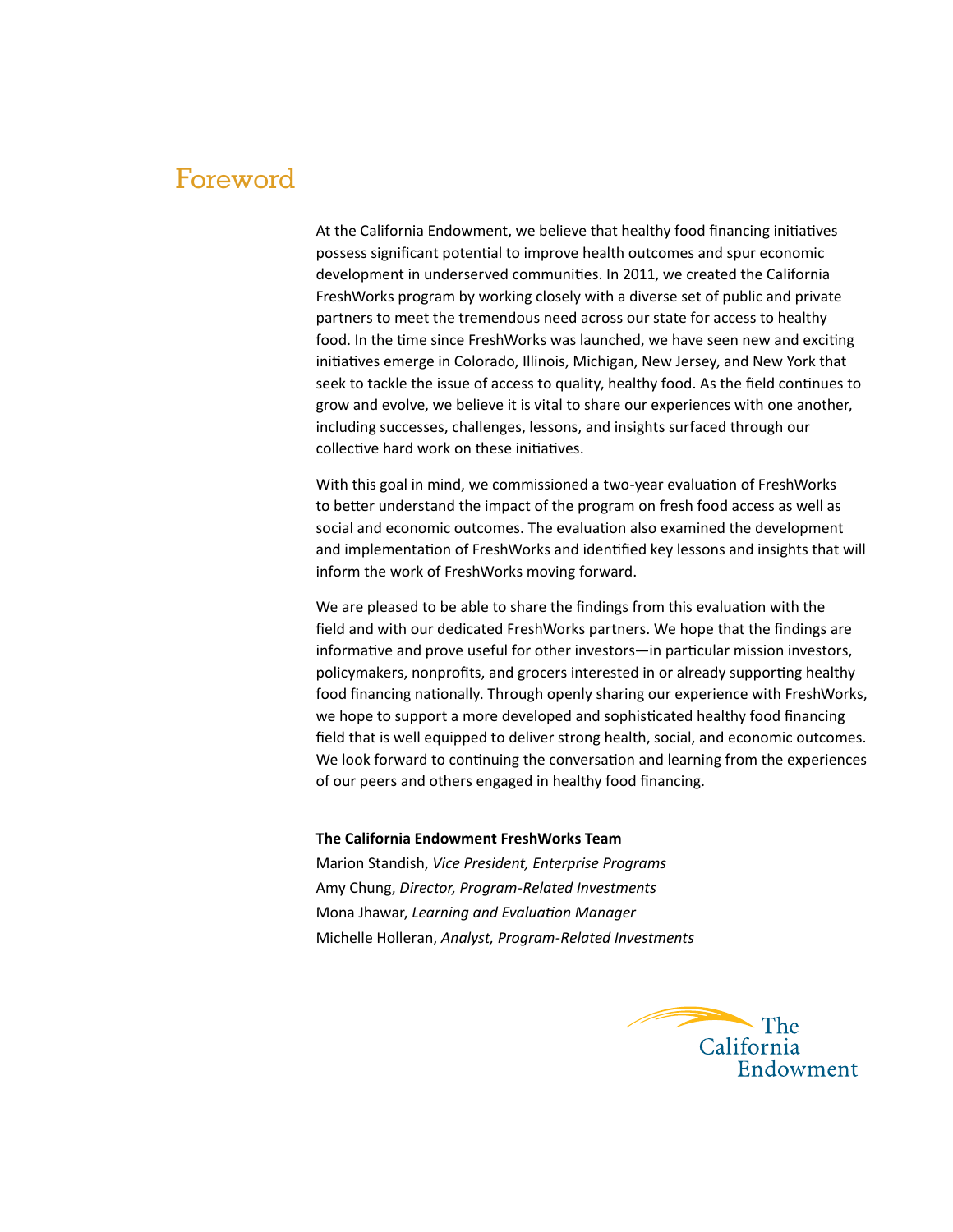# Table of Contents

| Research Question 1: Are the new retail food stores meeting unmet need for             |
|----------------------------------------------------------------------------------------|
| Availability and Affordability of Commonly Purchased Food and Beverages7               |
|                                                                                        |
|                                                                                        |
| Summary: Are the new retail food stores meeting unmet need for grocery services?10     |
| Research Question 2: How do community members perceive the benefits and/or             |
|                                                                                        |
|                                                                                        |
| Perceptions on the Variety, Quality, and Price of Groceries and Fresh Produce12        |
|                                                                                        |
| Store Managers' Perceptions of Northgate's Role in Creating Access to Healthy Food  14 |
| Summary: How do community members perceive the benefits and/or negative                |
|                                                                                        |
|                                                                                        |
|                                                                                        |
|                                                                                        |
|                                                                                        |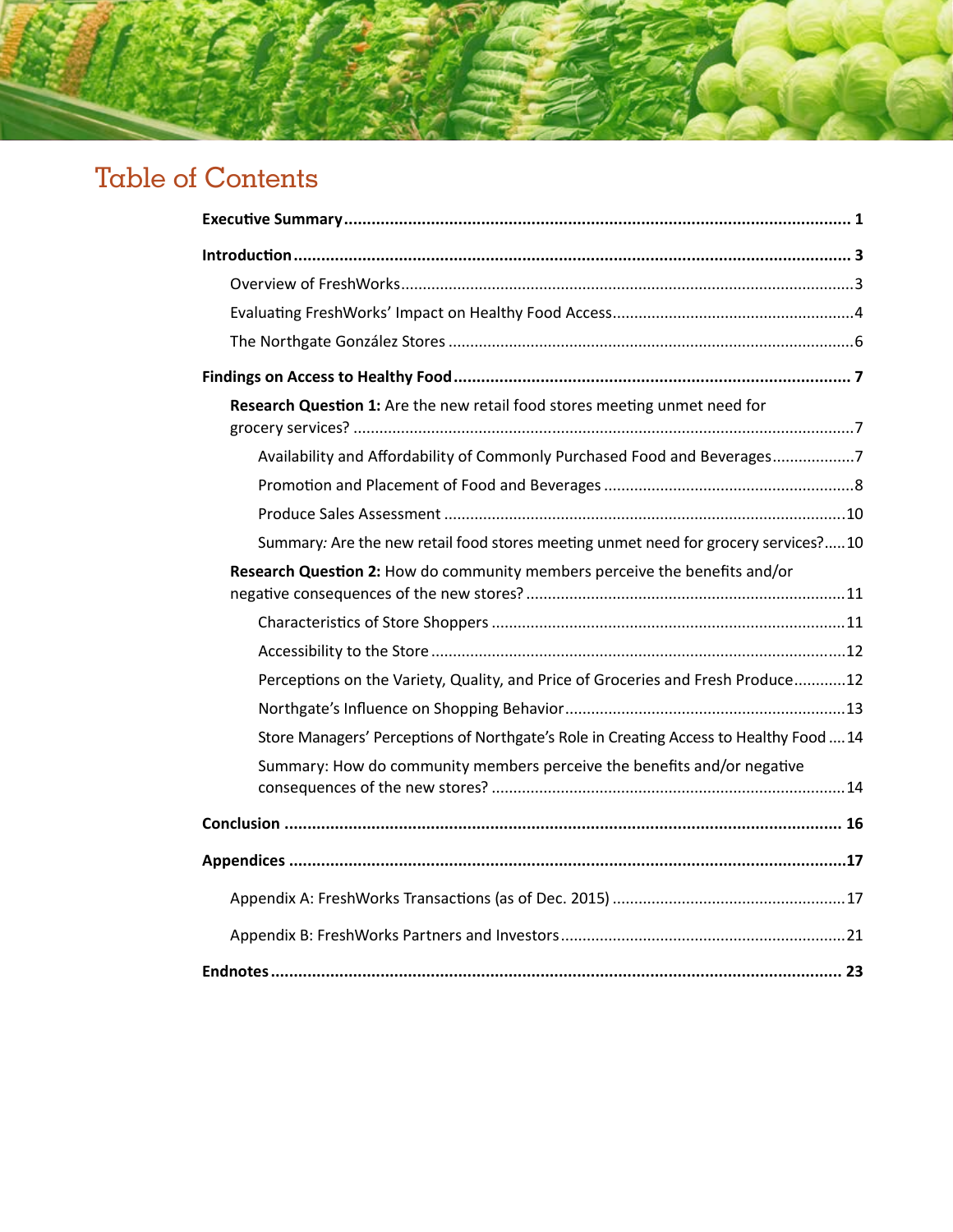# **Executive Summary**

 $\mathbf N$  early one million Californians, 45 percent of whom are low-income, live without access to nearby supermarkets or large grocery stores in communities known as "food deserts."1 Food deserts are defined as places with large proportions of households with low incomes, inadequate access to transportation, and a limited number of food retailers providing fresh produce and healthy groceries for affordable prices. These types of environments encourage poor eating habits, which can lead to poor health. Our understanding of the ways to increase access to healthy food for residents in these food desert communities is emerging. It is clear that providing access to healthy food through full-service supermarkets and other retail outlets is an important part of the solution—and an essential component of healthy communities.

Acknowledging the inequalities in food access and the associated health risks, The California Endowment, together with Capital Impact Partners, launched FreshWorks in 2011. FreshWorks is an initiative that aims to increase healthy food access in underserved communities by providing financing to supermarket operators, grocers, community markets, food distributors, nonprofits, commercial developers, and other entrepreneurs that offer nutritious, affordable food options in communities where such options are scarce. The program was also designed to increase economic development in low-income communities and support innovative models in healthy food retail. Since its inception, FreshWorks has furthered these goals across the state of California. As of year-end 2015, FreshWorks has deployed debt capital to 15 fresh food retail sites, developing 435,000 square feet of retail space and increasing access to fresh food for over 800,000 people across the state.<sup>2</sup>

In order to better understand and maximize FreshWorks' impact, the California Endowment commissioned a two-year evaluation of the program's food access, social, and economic outcomes. This report, one component of the evaluation, focuses on the food access impact of three grocery stores that received FreshWorks funding. All three grocery stores are part of Northgate González Markets, a familyoperated chain with over 40 stores serving predominantly Latino communities in the Los Angeles and San Diego areas.

To understand FreshWorks' impact in increasing access to healthy food and changing food purchase and consumption patterns in underserved communities, the evaluation sought to answer two key questions:

#### **1.** *Are the new retail food stores meeting unmet need for grocery services?*

#### **2.** *How do community members perceive the benefits and/or negative consequences of the new stores?*

To answer these questions, the evaluation team used a mixed-method approach including key informant interviews with store managers, intercept surveys with store shoppers, grocery store environmental assessments, and analysis of produce sales.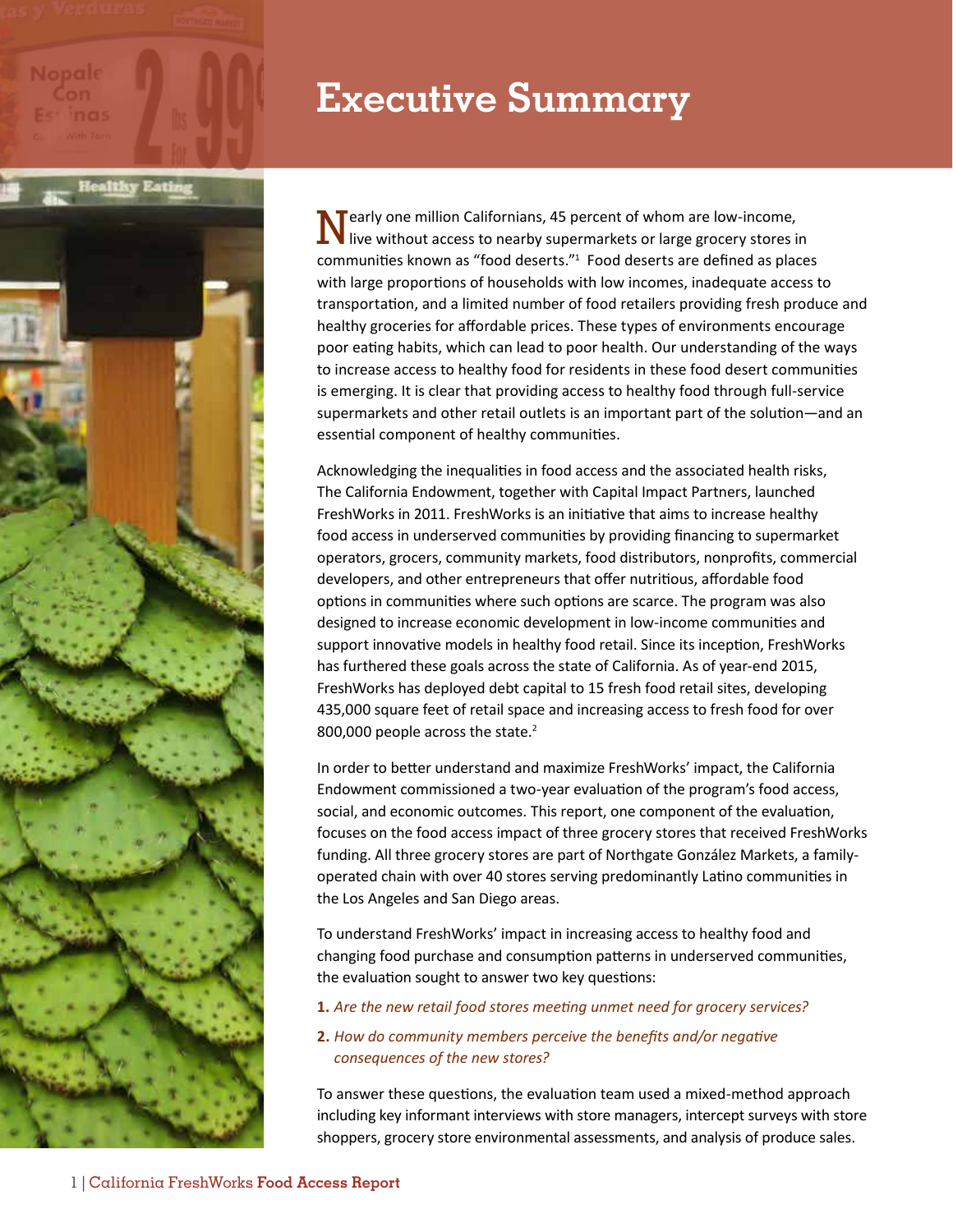Overall, the evaluation revealed that the Northgate stores are providing needed grocery services and that community members are benefiting from these investments. Compared to where they had previously shopped, a high proportion of shoppers reported that the Northgate store:

- Is closer in proximity to them, and that store parking and access to public transportation are better;
- Offers a greater variety and higher quality of groceries, including fruits and vegetables;
- Offers groceries, fruit, and vegetables at equal or lower prices;
- Offers a greater variety of food that is culturally relevant to their family traditions; and
- Offers better customer service.

Collectively, these findings indicate that shoppers are experiencing increased access to healthy, affordable, and high-quality food that is relevant to their cultural and family traditions in stores with better customer service.

While the findings show that the Northgate stores are providing greater access to a wide variety of groceries, including fruits and vegetables at competitive prices, the offerings and promotion of less healthy items did not differ between the Northgate and comparison stores. On the days observed, the presence and promotion of sugary beverages such as soda were comparable, and soda was in fact priced lower at the Northgate markets than at their competitors. However, perhaps offsetting the lower-priced soft drinks, Northgate featured more bottled water in the checkout aisles and made water widely available in the main beverage aisles.

Viva La Salud (VLS), Northgate's unique in-store health and wellness program, sets it apart from its competitors in the area of healthy marketing and promotion. An important finding with respect to VLS is its influence on consumer shopping decisions. The cooking demonstrations, healthy food events, health screenings, and VLS shelf labeling offered under the program all influenced shoppers' decisions to varying degrees. Because the majority of purchase decisions are unplanned and made in-store,<sup>3</sup> promotion of healthy food options can encourage shoppers to opt for healthier food.

Eliminating food deserts and enabling greater access to healthy food require more than full-service grocery stores, but these are an important piece of the puzzle. FreshWorks is demonstrating great strides in creating access to highquality food that is healthy, affordable, and culturally relevant for residents who live in food desert communities. Future studies should continue to explore other social benefits that a grocery store, as an anchor business may bring to residents, such as a sense of social cohesion and pride in one's community.

Collectively, these findings indicate that shoppers are experiencing increased access to healthy, affordable, and highquality food that is relevant to their cultural and family traditions in stores with better customer service.

 $\sqrt{\frac{2}{3}}$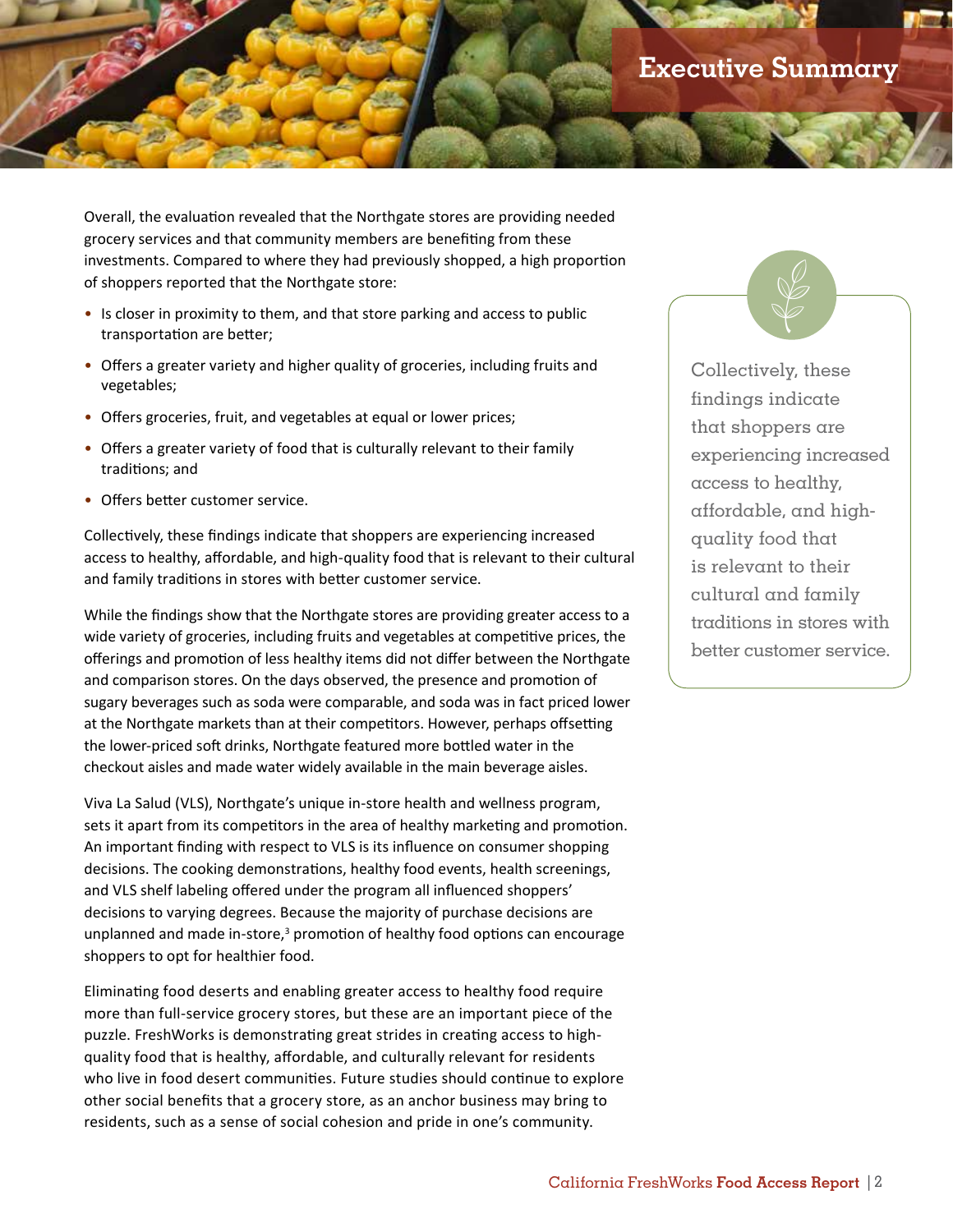

### **FreshWorks Quick Facts**

**Year Founded: 2011**

**The California Endowment:**  Founder and anchor funder with \$30 million commitment

**Capital Impact Partners:** Fund administrator deploying loans and grants

**Emerging Markets:** Food access organization sourcing loan and grant opportunities

#### **FreshWorks Sources of Capital:**

- New Markets Tax Credits (NMTC) (\$120.5 million in commitments)
- Structured LLC Fund (\$125 million and \$7.5 million loan loss reserve)—closed in 2015 due to underutilization
- Other debt capital (\$16 million)
- Grants (\$4.4 million)



# **Introduction**

### Overview of FreshWorks

Nearly one million Californians, 45 percent of whom are low-income, live without access to nearby supermarkets or large grocery stores in communities known as "food deserts."<sup>4</sup> As defined by the United States Department of Agriculture, food deserts are places with large proportions of households with low incomes, inadequate access to transportation, and a limited number of food retailers providing fresh produce and healthy groceries for affordable prices.<sup>5</sup> These types of environments encourage poor eating habits, which can lead to poor health. The development of food desert communities is rooted in a complex history of social and economic inequities, making solutions to the problem equally, if not more, complex. Our understanding of the ways to increase access to healthy food for residents of these communities is emerging, as many in the research community strive to unravel this complex problem and identify solutions. It is clear that providing access to healthy food through full-service supermarkets and other retail outlets is an important part of the solution—and an essential component of healthy communities.

The California Endowment, a foundation committed to health equity and social justice, responded to this scarcity of food options by developing FreshWorks, an initiative that aims to increase access to quality food within underserved communities throughout California. Launched by a broad coalition of public and private partners led by The California Endowment and Capital Impact Partners, a national nonprofit Community Development Financial Institution (CDFI), FreshWorks provides financing to supermarket operators, grocers, community markets, food distributors, nonprofits, commercial developers, and other entrepreneurs offering nutritious, affordable food options in communities where such options are scarce. In addition to incentivizing the development of healthy food retail, FreshWorks also seeks to encourage economic development in low-income communities and invest in innovative models for increasing access to healthy food. The program is designed to meet the financing needs of healthy food retailers that plan to operate in underserved communities where costs and credit needs cannot be filled solely by conventional financial institutions.

FreshWorks was launched in July 2011 with a \$30 million anchor commitment from The California Endowment. Under the management of Capital Impact Partners, as of December 31, 2015, FreshWorks has disbursed 48 loans and grants totaling \$58 million to various projects aiming to create healthy communities across the state.<sup>6</sup> These projects include grocery stores, mobile food operators, farmers' markets, a food business incubator, and several intermediary lenders that provide microloans to smaller food enterprises. See Appendix A for a complete list of funded projects and Appendix B for a complete list of FreshWorks partners and investors.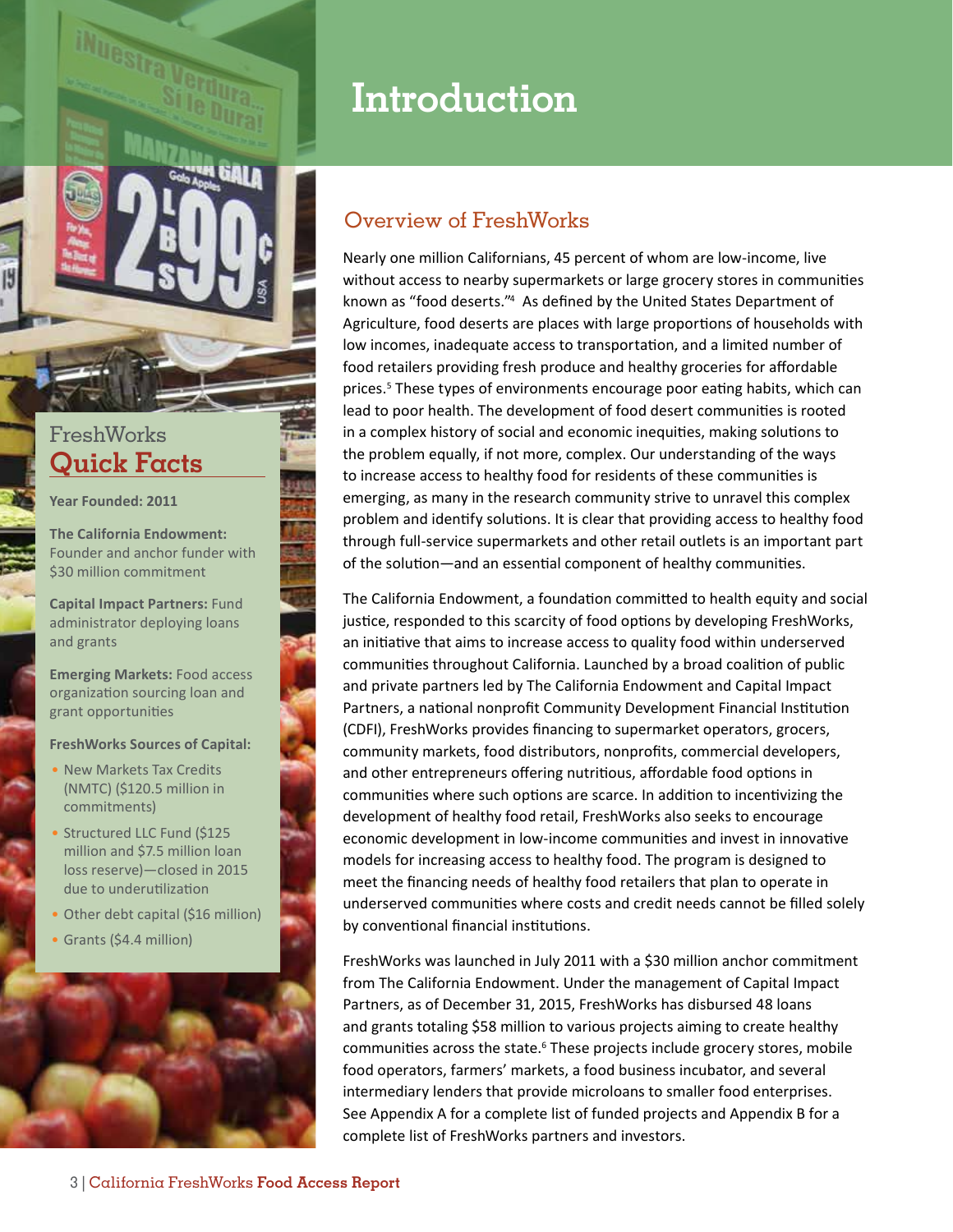### Evaluating FreshWorks' Impact on Healthy Food Access

In order to better understand and maximize FreshWorks' impact, The California Endowment commissioned a two-year evaluation of the program's food access, social, and economic outcomes. The evaluation was also designed to document the development and implementation of FreshWorks while identifying key lessons and insights. Given that FreshWorks is an early example of a state-level fresh food financing initiative, the evaluation provides an opportunity to inform the greater healthy food access movement going forward. The evaluation was led by a team of researchers experienced in evaluating health, social, and economic outcomes. The team consists of the Sarah Samuels Center for Public Health Research and Evaluation, PCV InSight, Dr. Allison Karpyn of the University of Delaware, and Dr. Karen Glanz of the University of Pennsylvania. To ensure a comprehensive evaluation design, the evaluation team collaborated with key partners, including The California Endowment and Capital Impact Partners, to refine the evaluation plan, methods, and outcomes to be assessed. This study was approved by the Institutional Review Board of the University of Pennsylvania for the protection of Human Subjects.

The evaluation focused on the impact of three FreshWorks investments made with the purpose of increasing access to healthy food. The evaluation examined three new Northgate González Markets which received New Markets Tax Credit financing through FreshWorks. Northgate González Markets is an independent chain that operates over 40 stores in the southern California region. It is important to note that the evaluation focuses exclusively on these three Northgate González stores, and it is therefore difficult to discern which impacts are attributable to existing Northgate González practices and which have resulted from FreshWorks funding. Also, given the launch of FreshWorks in 2011, this evaluation examines only two years of data. While it may be too early to discern certain outcomes, this report provides a preliminary assessment of food access and lays the groundwork for future evaluation of FreshWorks investments.

This report is one of three in a series of papers released as part of the evaluation of FreshWorks. The two other reports—*California FreshWorks: A Case Study Examining the Development and Implementation of FreshWorks* and *The Social and Economic Impacts of FreshWorks* can be found at [www.calendow.org/freshworks](http://www.calendow.org/freshworks).

To understand the influence of FreshWorks on increasing access to healthy food and changing food purchase and consumption patterns in underserved communities, the evaluation team examined two key questions:

- *1. Are the new retail food stores meeting unmet need for grocery services?*
- *2. How do community members perceive the benefits and/or negative consequences of the new stores?*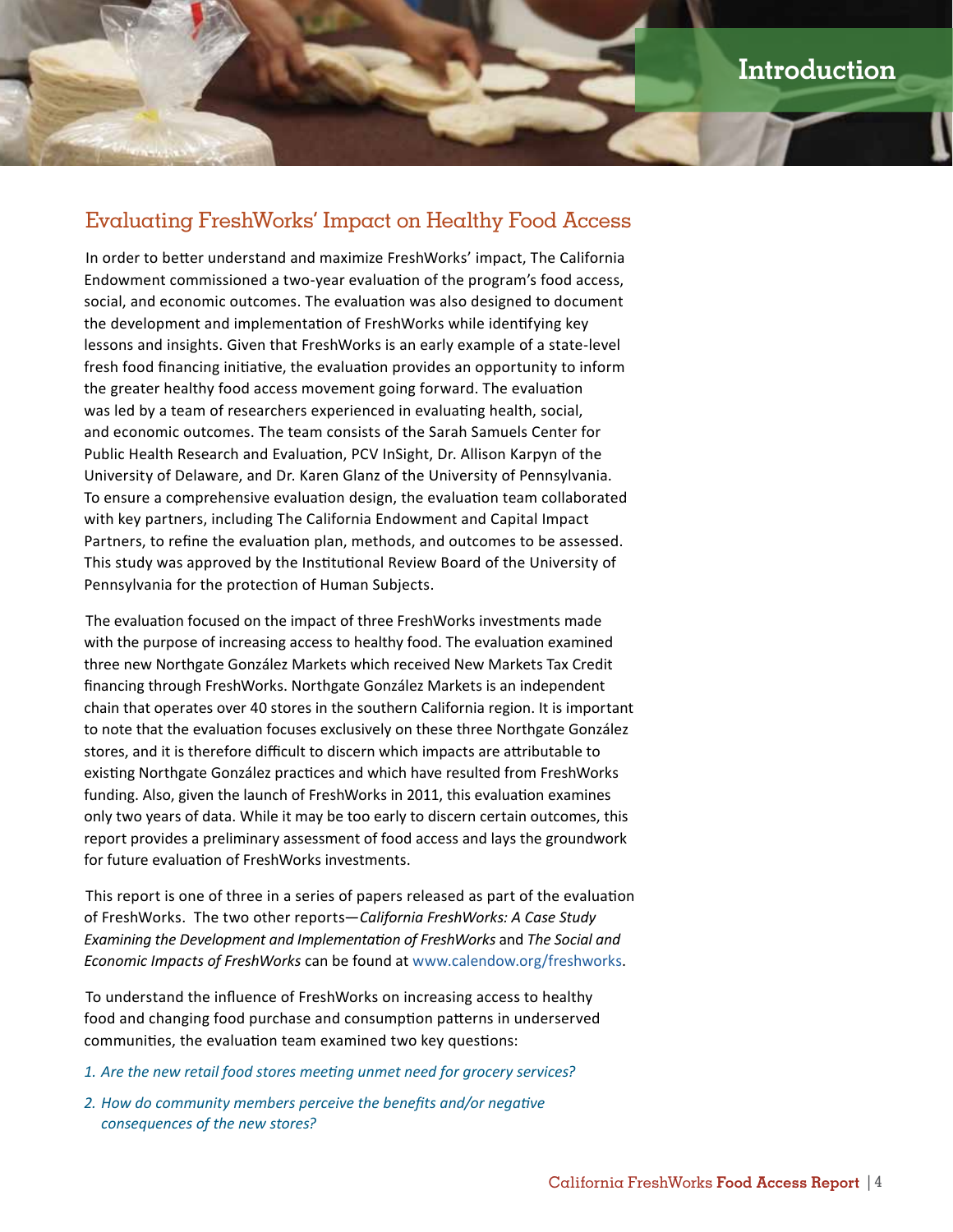To answer these questions, the evaluation team used a mixed-method approach including key informant interviews with store managers, intercept surveys with shoppers, grocery store environmental assessments, and analysis of produce sales.

The evaluation team conducted in-depth interviews with store managers of the three Northgate stores to understand their perceptions of their particular store in their community and their experience with FreshWorks. Surveys with shoppers were conducted to assess food purchasing habits, type and distance of travel to stores where food is typically purchased, and perception of certain store attributes, such as the quality, variety, and prices of food. In City Heights, 200 surveys were conducted; 199 were conducted in Inglewood, and 201 were conducted in South L.A. In addition to the interviews and shopper surveys, the availability of specific foods and beverages and marketing strategies were assessed using two tools, the Nutrition Environment Measurement System (NEMS)<sup>7</sup> and the Grocery Marketing Environment Assessment (GMEA).<sup>8</sup> The store assessments were conducted in all three Northgate Markets and 16 comparison stores located within a 2-mile radius of the respective Northgate location. There were six comparison stores each in City Heights and Inglewood, and four comparison stores in South L.A. The Northgate and comparison stores were similar in terms of size, as determined by the average number of aisles and checkout aisles. The average number of aisles per Northgate store was nine, compared to 12 in the comparison stores. Finally, to assess produce sales, produce movement reports were collected from all three Northgate stores for a 12-month period, from September 2013 through August 2014. Since the South L.A. store opened in April 2014, data were collected for five months, from April to August 2014. Movement reports included the total volume of produce sold in terms of dollars in sales, units, and weight.

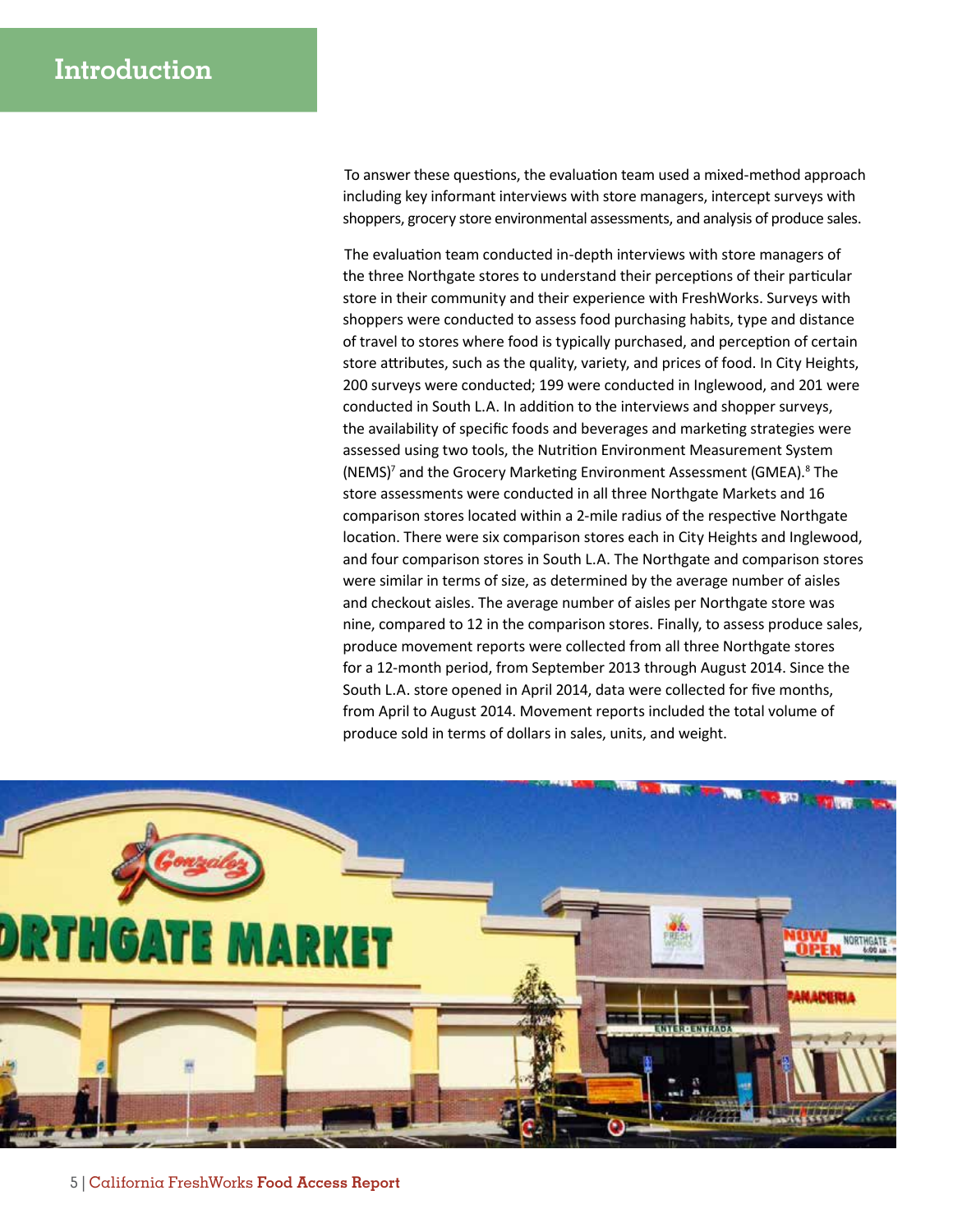### The Northgate González Stores

Northgate González Markets spans three generations as a family-operated chain. It runs over 40 full-service markets serving predominantly Latino communities in the Los Angeles and San Diego areas, and employs more than 6,000 employees. The evaluation examined three grocery stores located in City Heights, a neighborhood in San Diego County; the City of Inglewood; and South Los Angeles in Los Angeles County (see sidebar). These stores are among the top five largest FreshWorks investments. Together, they received close to \$24 million in FreshWorks financing, and demonstrate FreshWorks' commitment to bringing healthy, affordable food to low-to moderate-income (LMI) communities. In addition to operating full-service grocery stores with a wide array of items, including fresh foods—such as tortillas and other hot entrée items made on the premises—Northgate also operates "Viva La Salud," a health and wellness program which was created in 2009.

Viva La Salud (VLS) is a nationally recognized award-winning worksite and community wellness program (Figure 1). The goals of VLS are to educate Northgate employees and the community about health and wellness, and to serve as a resource for health information. VLS promotes healthy, high-quality products through healthy labeling, food tastings, cooking demonstrations, nutrition education, and health screenings. To support community wellness, Northgate hosts, on average, 65 health-related events across all their stores each month, and provides healthy food donations for community programs and events. They also operate special events, such as mobile health screenings for breast exams, dental services, immunizations, children's physicals, and diabetes awareness.

#### Figure 1: Viva La Salud Health & Wellness Program



### **NORTHGATE GONZÁLEZ MARKETS**

#### **CITY HEIGHTS**

- 41,000 square-foot store.
- Received FreshWorks financing in March 2012 in the form of \$8.5 million in New Markets Tax Credits (NMTC) financing.
- Used funding as reimbursement for tenant improvements and other costs related to the development of the market, which opened in October 2011.

#### **INGLEWOOD**

- 30,000 square-foot store.
- Received FreshWorks financing in August 2012 in the form of \$7.7 million in New Markets Tax Credit (NMTC) financing.
- Used funding to help complete the renovation of the space previously occupied by another grocery store. Funding helped cover the costs of improving, equipping, stocking, and opening the store in November 2012.

#### **SOUTH LOS ANGELES**

- 42,500 square-foot store.
- Received FreshWorks financing in December 2013 in the form of \$7.6 million in New Markets Tax Credits (NMTC) financing.
- Used funding to support tenant improvement, equipment, and inventory, and to provide working capital. The supermarket, which opened in April 2014, serves as the anchor tenant for a newlyconstructed shopping center.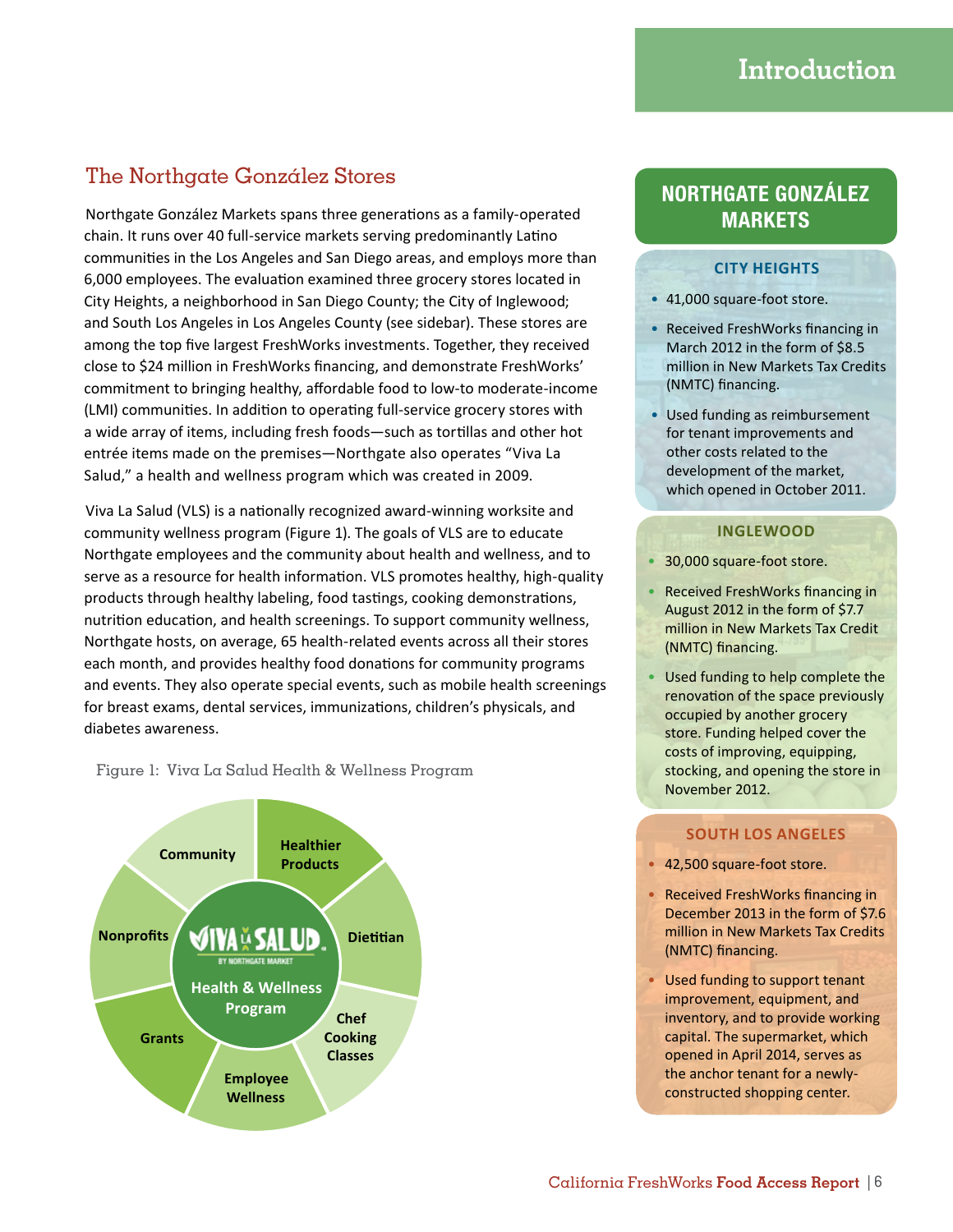# **Findings on Access to Healthy Food**



**Research Question 1**

*Are the new retail food stores meeting unmet need for grocery services?*

This question examined whether the FreshWorks-funded stores are meeting the food access needs of community residents. To answer this question, the evaluation team collected data on the availability and price of commonly purchased foods, as well as the ways in which certain foods are marketed and promoted in the three Northgate stores and the 16 comparison stores. For the purposes of this report, healthy items are defined as products that have at least one of the following traits: low fat content, low sugar content, or are made of whole grains. It is important to note that the data represents the availability and price of foods and beverages observed on the day of assessment, and does not account for fluctuations in inventory and price.

Figure 2: Number of Types of Fruits and Vegetables, Northgate vs. Comparison Stores



#### **Availability and Affordability of Commonly Purchased Food and Beverages**

The number and types of fresh produce available at the Northgate and comparison stores were collected. Overall, Northgate stores had more types of vegetables and fruits than the comparison stores (Figure 2). On average, the Northgate stores had 153 types of vegetables compared to 127 types of vegetables at comparison stores, and 67 types of fruits compared to 55 types at comparison stores.

For healthy food to be accessible, it must be affordable as well as available for purchase. To

> examine price differences between the Northgate and comparison stores, the average price of commonly purchased fresh fruits and vegetables was compared. In nearly all cases, Northgate's prices (per pound, primarily) were comparable to or lower than those of the comparison stores, with the exception of corn, which was higher at Northgate stores (Figure 3).

Figure 3: Price Comparison of Selected Fruits and Vegetables, Northgate vs. Comparison Stores

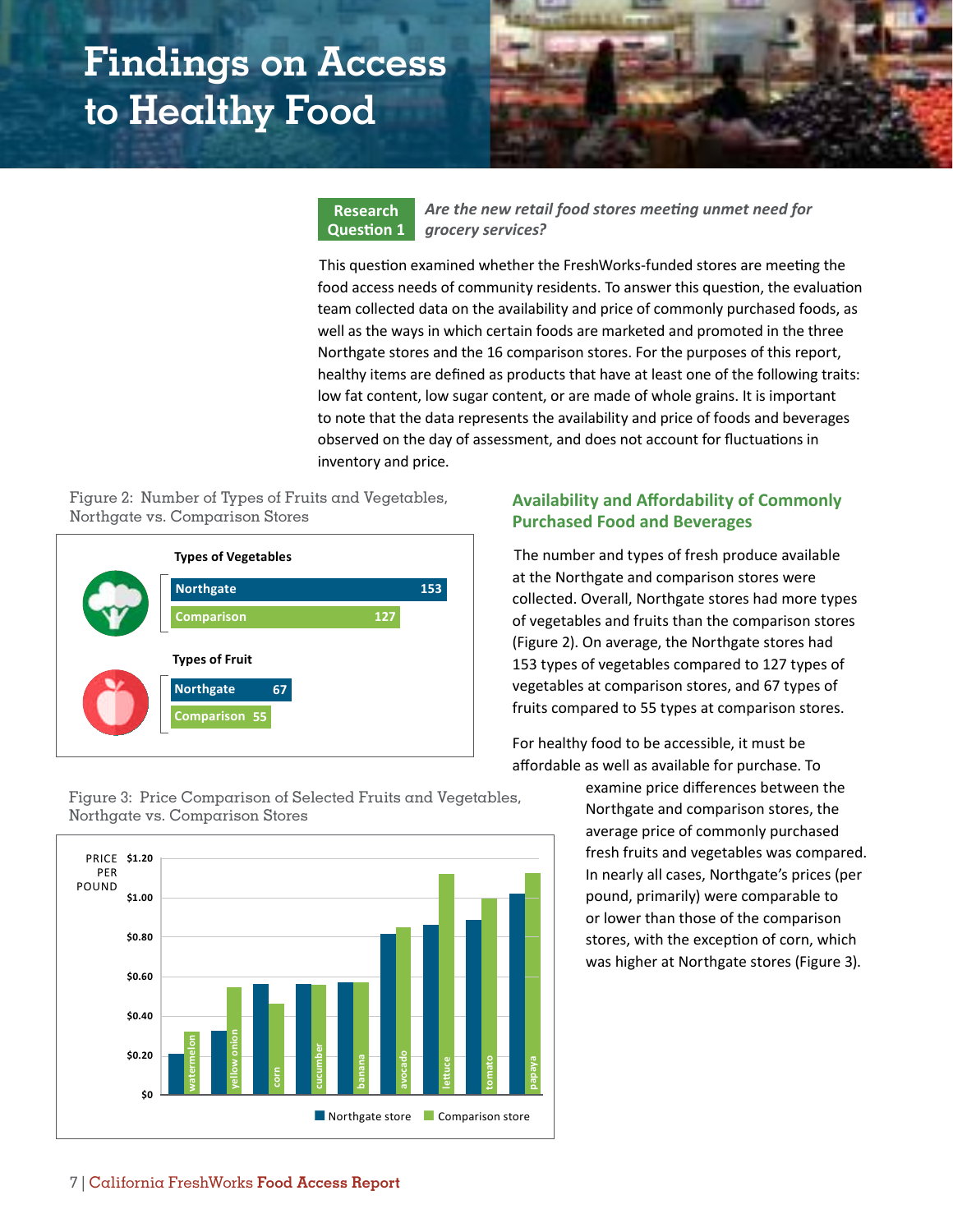The price of other commonly purchased foods and beverages, such as milk, ground beef, chicken, and soda, was collected from both the Northgate and comparison stores. On the day of the assessment, Northgate's prices were lower for milk and soda, and higher for ground beef and chicken (Table 1).

| Table 1: Food and Beverage Price Comparison, Northgate vs. Comparison Stores |                |                         |           |                          |             |           |  |
|------------------------------------------------------------------------------|----------------|-------------------------|-----------|--------------------------|-------------|-----------|--|
| <b>FOOD/BEVERAGE</b>                                                         |                | <b>NORTHGATE STORES</b> |           | <b>COMPARISON STORES</b> |             |           |  |
|                                                                              | N              | <b>Mean</b>             | <b>SD</b> | N                        | <b>Mean</b> | <b>SD</b> |  |
| Whole milk (gallon)                                                          | 3              | \$3.62                  | \$0.23    | 16                       | \$3.87      | \$0.52    |  |
| Low fat milk (gallon)                                                        | 3              | \$3.49                  | \$0.00    | 16                       | \$3.86      | \$0.64    |  |
| Standard ground beef (pound)                                                 | 3              | \$4.42                  | \$0.75    | 12                       | \$3.61      | 51.11     |  |
| Lean ground beef (pound)                                                     | $\overline{2}$ | \$5.59                  | \$0.14    | 6                        | \$4.86      | \$0.77    |  |
| Boneless, skinless chicken breast<br>(pound)                                 | 3              | \$3.76                  | \$0.40    | 16                       | \$3.63      | \$1.17    |  |
| Diet Coke (12 can pack)                                                      | $\overline{2}$ | \$4.75                  | \$1.05    | 16                       | \$4.99      | \$0.79    |  |
| Diet Coke (2 liter)                                                          | 2              | \$1.12                  | \$0.18    | 15                       | \$1.60      | \$0.22    |  |
| Coke/Pepsi (12 can pack)                                                     | $\overline{2}$ | \$4.58                  | \$1.29    | 16                       | \$4.99      | \$0.79    |  |
| Coke/Pepsi (2 liter)                                                         | 2              | \$0.99                  | \$0.00    | 16                       | \$1.59      | \$0.25    |  |

#### **Promotion and Placement of Food and Beverages**

An important concept in marketing is the Marketing Mix, commonly known as the four "P's" of marketing: Product, Price, Placement and Promotion.<sup>9</sup> Since 60 percent of purchase decisions are unplanned and made in-store, strategic placement and promotion of foods and beverages can influence shoppers' purchasing choices.10 To understand the ways in which certain foods and beverages are promoted for sale, the placement, promotion, and prompts (visual indicators used to attract customers to a product) for certain types of foods and beverages were assessed in the Northgate and comparison stores. To this end, the types of foods and beverages were observed in five "high impact areas," or places throughout the store that have been shown to have a higher-than-average effect on purchasing patterns: the store entrance, the endcaps at the end of each aisle, islands throughout the store, and the checkout aisles. In addition, products placed at eye level are also strategically placed to increase their likelihood of purchase.

#### Checkout Aisles

Checkout aisles are strongly linked to impulse purchases (also known as point of purchase sales). On the day of assessment, it was found that nearly all of the checkout aisles at Northgate and comparison stores offered candy. This finding is consistent with other studies that have examined offerings in checkout aisles.<sup>11</sup> Northgate stores and comparison stores also offered other items such as nuts, water, diet soda and gum. A higher percentage of Northgate stores

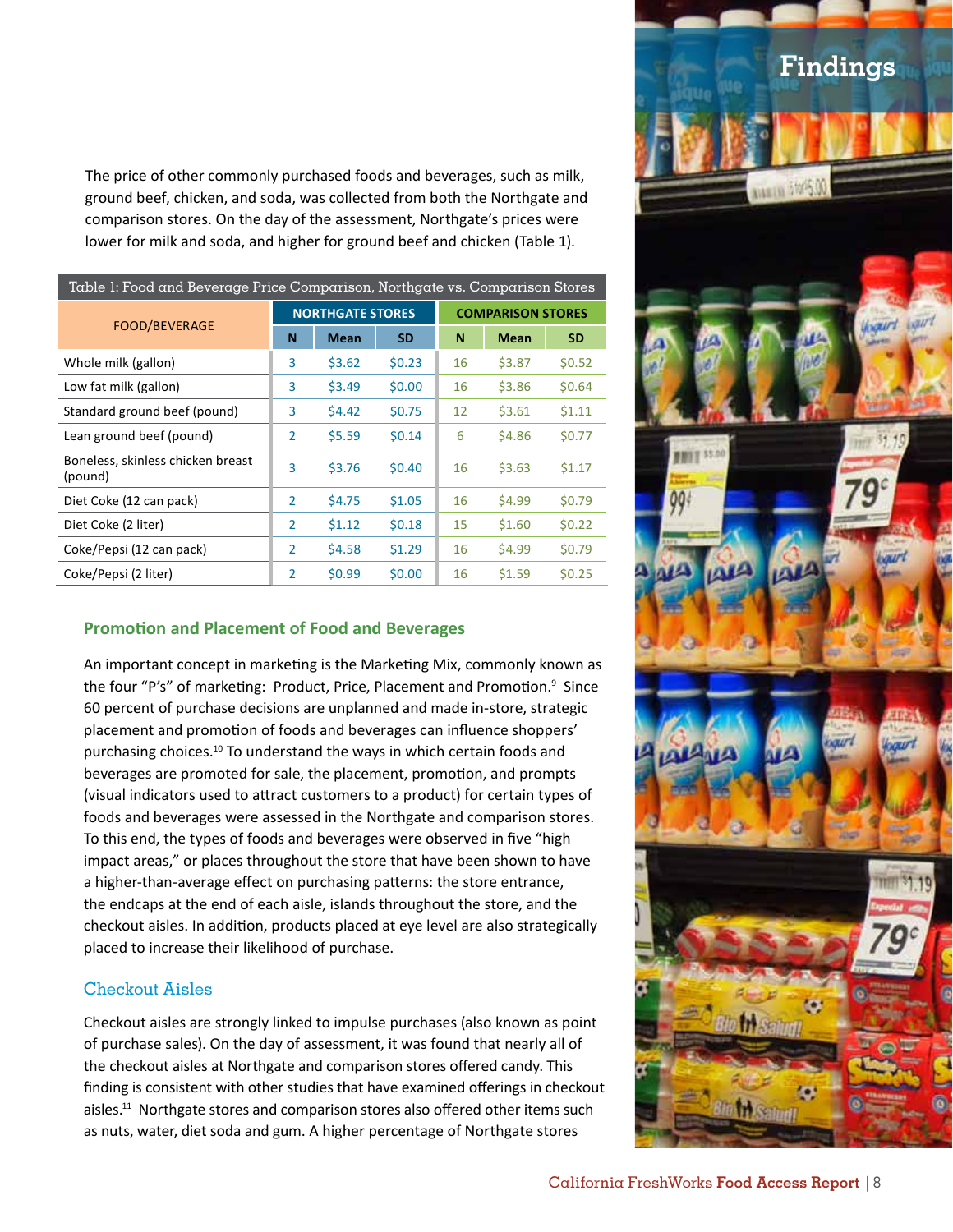## **Findings**



offered bottled water and regular soda at checkout, and were less likely to offer diet sodas. Since diet sodas are less commonly consumed by Latino, African American, and low-income individuals, $12$  this may explain the low levels of promotion of this product.

#### Fresh Fruits and Vegetables in High Impact Areas

The extent to which fresh fruits and vegetables are featured in any of the five high impact areas was examined. All three Northgate stores featured fresh fruit in an island. Twelve of the 16 comparison stores featured fresh fruit in one high impact area, entrance, island, or endcap. The types of fruits offered, as well as the prompts and price promotions, were similar between the Northgate and comparison stores. Overall, fresh vegetables were not featured in the high impact areas.

#### Prompts and Promotions in Produce Section

All Northgate and comparison stores used signage as a prompt to encourage purchasing of fresh produce. Northgate stores had more signage prompts than all the other comparison stores except one. For the Northgate stores, the average number of signage prompts in the produce section was 284, compared to 95 across the comparison stores. All three Northgate and comparison stores (except one) offered price promotions, such as price reductions and/or quantity discounts.

#### Soda and other Beverages

All three Northgate and comparison stores featured soda in high impact areas of the stores. In the main soda aisle, all Northgate stores and all comparison stores placed both regular and diet sodas at eye level. All Northgate stores featured other non-soda beverages in four to five types of high impact areas. Some of these high impact areas featured bottled water, consistent with the pattern seen in comparison stores. All three Northgate stores devoted a substantial amount of space in the main beverage aisle to bottled water.

#### Cereal

Overall, comparison stores featured healthier cereals (defined as containing <7 grams of sugar per serving) in high impact areas more than the Northgate stores. In the main cereal aisle, comparison stores featured greater numbers and healthier types of cereals at eye level, compared to the Northgate stores. However, the Northgate stores had more promotions via their VLS program of healthier cereal items compared to the comparison stores.

There were no notable differences in the promotion and availability of chips, baked goods, and milk in high impact areas and at eye level within their respective sections in both the Northgate and comparison stores.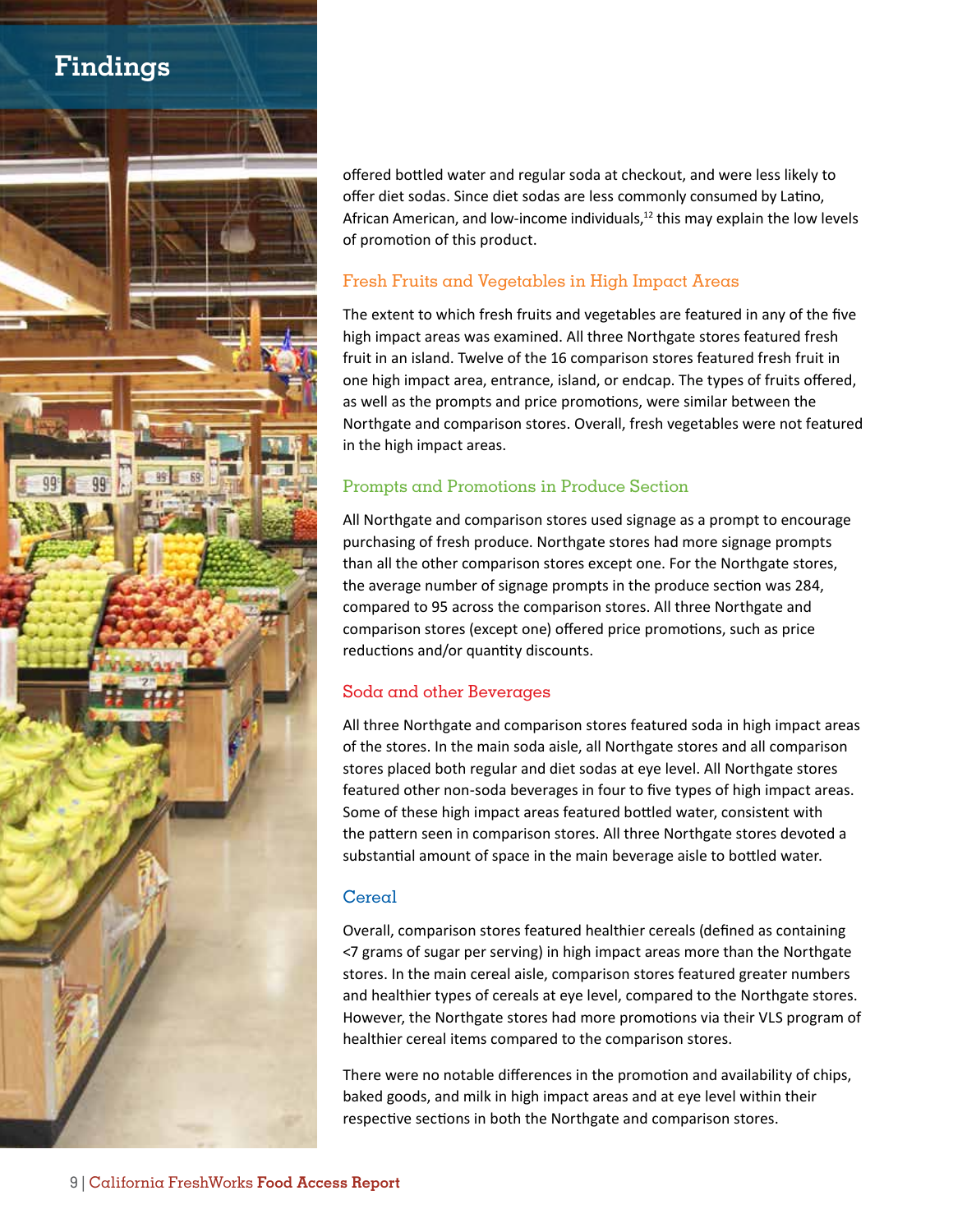#### **Produce Sales Assessment**

Produce movement reports from the three Northgate Markets were analyzed to track trends across time in terms of fruits and vegetable sales from September 2013 to August 2014. The three markets experienced over \$8.5 million in produce sales over 12 months, which includes data from a store that was open for half of the year (Figure 4).

Total produce sales were relatively stable over the course of the year. From May through August 2014, the South L.A. supermarket had comparatively higher sales than Inglewood and City Heights, though sales among the three locations track one another quite well over the course of the year. The greatest sales for Inglewood, City Heights, and South L.A. were in July, March and May respectively. November represented a low point in sales for both the City



Figure 4: Total Fruit and Vegetable Sales, by Northgate Stores

Heights and Inglewood stores. Upon opening, produce sales in South L.A. began strong though appeared to decline slightly within four months of opening.

#### **SUMMARY**

#### **Are the new retail food stores meeting unmet need for grocery services?**

These findings collectively indicate that the three Northgate stores are providing shoppers access to a greater variety of fruits and vegetables at similar or lower prices compared to stores where they previously shopped. While most stores promoted fresh produce, Northgate provided more prompts for purchasing these products than comparison stores. Produce movement reports show \$8.5 million in produce sales over 12 months across the three Northgate stores. Without comparing this number to sales of produce from other nearby stores or to an industry standard, it is difficult to decipher this data fully.

For beverages, prices were lower for milk, regular soda, and diet soda at the three Northgate Stores compared to other stores in the area. Regular and diet soda were heavily promoted in both Northgate and the comparison stores. Lowering the consumption of sodas and other sugary beverages is an important strategy to reduce obesity and diabetes, particularly among low-income individuals. While sodas were highly promoted, Northgate stores also offered bottled water in checkout aisles and made water widely available in the main beverage aisles. Since it is unlikely that full-service markets will omit sugary beverages from their inventory, strategically placing and marketing healthier beverages such as water is an important strategy for health promotion.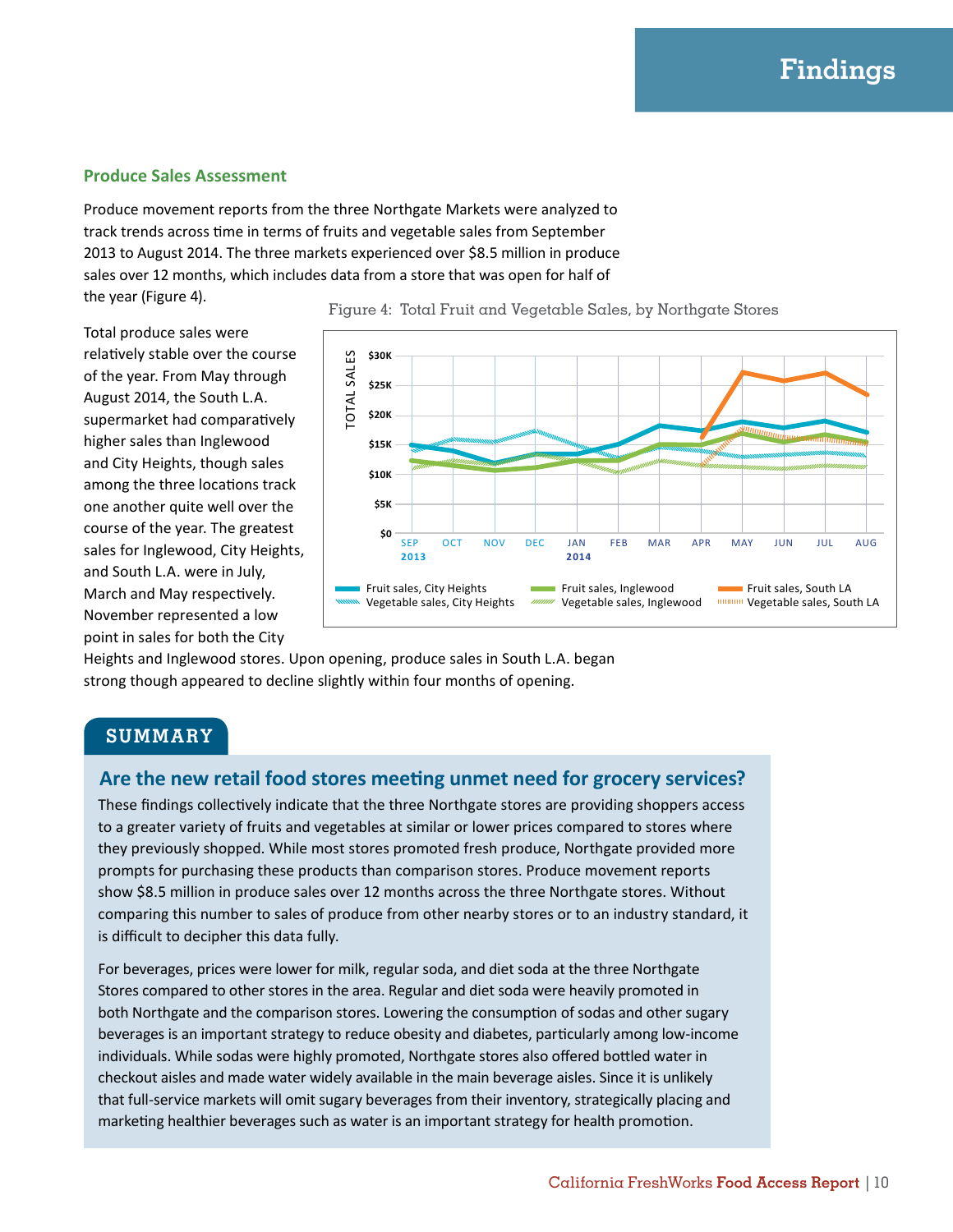

*How do community members perceive the benefits and/or negative consequences of the new stores?*

This question was intended to assess shoppers' food purchasing habits, as well as their opinions on store attributes in the three Northgate communities. To answer this question, 10-minute surveys were conducted with consenting store shoppers as they exited the market. Findings below describe the characteristics of the shoppers who were surveyed and highlight their perceptions about store accessibility; the variety, quality, and price of groceries and fresh produce; and Northgate's influence on their shopping behavior. Perceptions from store managers about the impact of their respective stores on the community are also presented.

#### **Characteristics of Store Shoppers**

A total of 600 shoppers were surveyed at the three Northgate stores (Table 2). Most of those surveyed had shopped more than once at Northgate and for more than one year (except for South L.A., which had been open for five months at the time of the survey). Most shoppers surveyed were Latino/Hispanic, female, aged 36-50 years, and reported having at least one child less than 18 years of age in their household. In terms of educational experience, 73 percent had a high school degree/GED or less. Overall, most shoppers had lived in their community for 10 years or more. Regarding household annual income, most shoppers (47 percent) reported earning \$20,000 or less with 29 percent earning \$21,001–\$35,000. About one-third of respondents said they receive SNAP benefits and WIC benefits.

| Table 2: Shopper Demographics, by Store Location |                     |           |            |              |  |  |  |
|--------------------------------------------------|---------------------|-----------|------------|--------------|--|--|--|
|                                                  | Percentage          |           |            |              |  |  |  |
| <b>Shopper Characteristics</b>                   | <b>City Heights</b> | Inglewood | South L.A. | <b>TOTAL</b> |  |  |  |
| Shopped at Northgate >1 time                     | 99%                 | 96%       | 98%        | 98%          |  |  |  |
| Identify as Latino/Hispanic                      | 84%                 | 87%       | 90%        | 87%          |  |  |  |
| Shopped at Northgate >1 year                     | 81%                 | 84%       | $0\%$ *    | 81%          |  |  |  |
| Have 1+ children <18 years in HH                 | 76%                 | 78%       | 79%        | 78%          |  |  |  |
| Female                                           | 71%                 | 78%       | 70%        | 73%          |  |  |  |
| High school graduate/GED or less                 | 65%                 | 69%       | 83%        | 73%          |  |  |  |
| Lived in the neighborhood 10 years $+$           | 43%                 | 62%       | 54%        | 53%          |  |  |  |
| Earning \$20,000 or less, annually               | 46%                 | 42%       | 50%        | 47%          |  |  |  |
| Earning $$20,001 - $35,000$ , annually           | 23%                 | 33%       | 31%        | 29%          |  |  |  |
| Aged 36 to 50 years                              | 42%                 | 44%       | 40%        | 42%          |  |  |  |
| Currently receiving SNAP benefits                | 34%                 | 34%       | 33%        | 34%          |  |  |  |
| Currently receiving WIC benefits                 | 31%                 | 24%       | 32%        | 29%          |  |  |  |

\*At the time of survey, South L.A. Northgate had been opened for less than one year.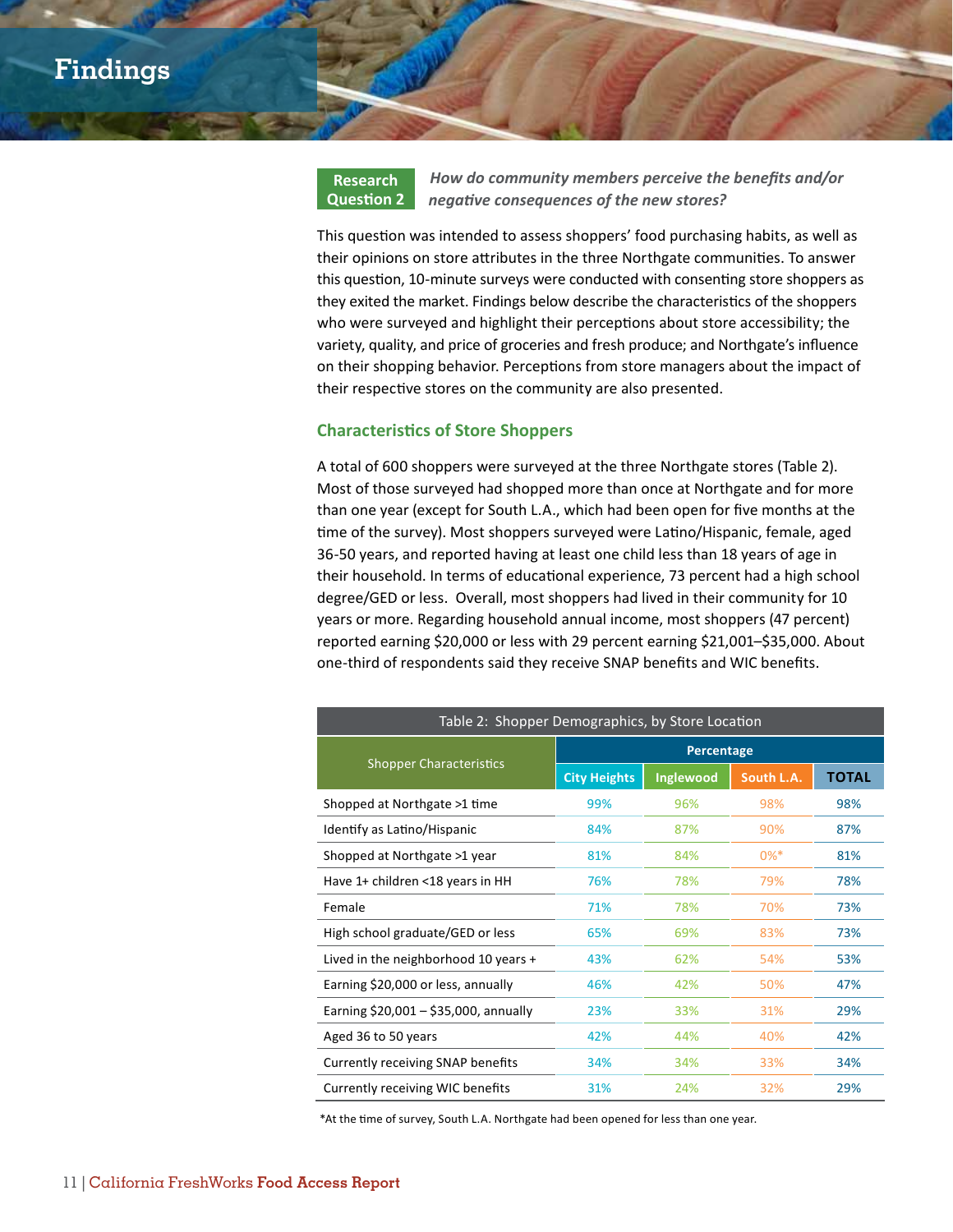### **Findings**

#### **Accessibility to the Store**

Most shoppers (87 percent) reported that they do most of their food shopping at the Northgate store. When asked how far they traveled to the store, about 45 percent reported traveling less than one mile to the store; another 45 percent traveled between 1-5 miles. On the day of the survey, most shoppers (76 percent) drove to the store; about 19 percent walked or rode a bike. Most shoppers (60 percent) reported that Northgate is closer in proximity to their home than other stores; 29 percent reported Northgate is farther away than other stores. Most shoppers (73 percent) reported that the availability of parking is better and that the store was more accessible via public transportation (70 percent), compared to other stores. Most shoppers (76 percent) also reported that staff were more friendly at Northgate compared to other stores.

#### **Perceptions on the Variety, Quality, and Price of Groceries and Fresh Produce**

Regarding the variety, quality, and price of groceries at Northgate compared to other stores where they previously shopped, most shoppers reported that Northgate offers greater variety (78 percent) and higher quality (81 percent) groceries. They also reported greater variety (81 percent) and quality (84 percent) of fruits and vegetables compared to other stores. Regarding price, 77 percent of shoppers reported that the price of groceries was about the same or lower at Northgate compared to other stores. For fresh produce, 83 percent reported that the prices of fruits and vegetables were lower or about the same at Northgate compared to other stores. Most shoppers (87 percent) also reported having access to a greater variety of traditional foods at Northgate compared to other stores.

To explore whether perceptions of shoppers varied by income level, the reported household median annual income was divided at \$0 to \$20,000 and above \$20,000. Those in the lowest income group (\$20,000 annually or less) tended to be most satisfied with the quality and variety of groceries that Northgate offers (Figure 5). This finding may indicate that those with very low incomes are experiencing greater impact through access to more variety and higher quality groceries at the Northgate stores compared to where they previously shopped.

Figure 5: Shopper Satisfaction with Northgate Groceries, by Median Household Income

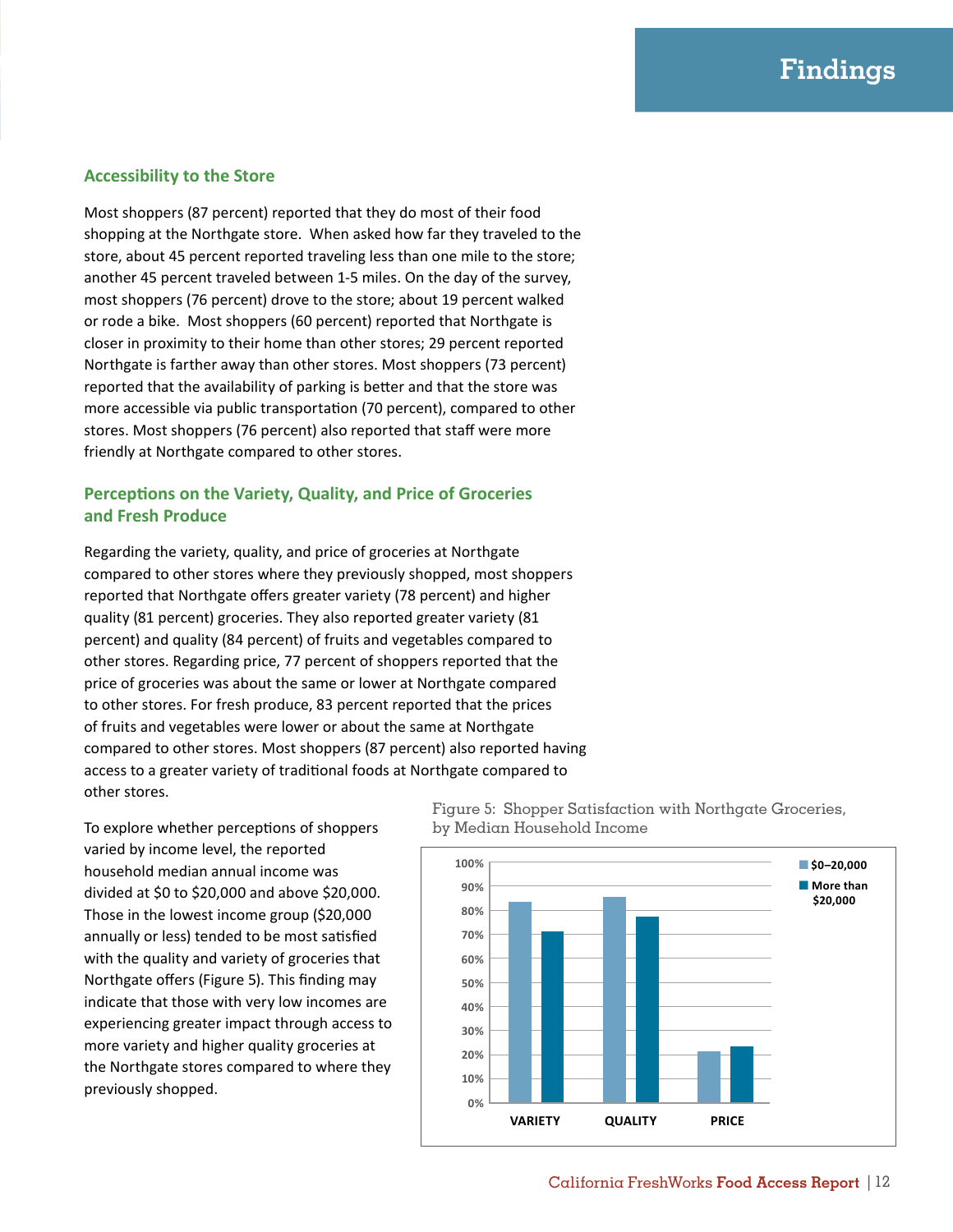#### **Northgate's Influence on Shopping Behavior**

Shoppers were further asked about their buying habits and the extent to which Northgate encourages the purchase of various food items (Table 3). Compared to other stores, most shoppers reported that Northgate encourages them to buy more fruit and vegetables. About half of the shoppers said Northgate encourages them to buy more meat and poultry, milk, bread, and rice. More than a quarter of the shoppers said that Northgate encourages them to buy more soda.

| Table 3: Percent of Shoppers Encouraged to Buy More Food and Beverage at Northgate |                                                     |                                                                                 |  |  |  |
|------------------------------------------------------------------------------------|-----------------------------------------------------|---------------------------------------------------------------------------------|--|--|--|
| <b>Percent of</b><br><b>Shoppers</b>                                               | <b>Encouraged to Buy More</b><br>(Food or Beverage) | <b>Type of Usual Purchases</b>                                                  |  |  |  |
| 71%                                                                                | Fruit                                               |                                                                                 |  |  |  |
| 68%                                                                                | Vegetables                                          |                                                                                 |  |  |  |
| 59%                                                                                | Meat/Poultry                                        | 58% reported usually buying skinless<br>or lower fat meats.                     |  |  |  |
| 53%                                                                                | Milk                                                | 53% reported usually buying 2% milk; 30%<br>reported usually buying whole milk. |  |  |  |
| 50%                                                                                | Bread                                               | 54% reported usually buying whole grain bread.                                  |  |  |  |
| 48%                                                                                | Rice                                                | 83% reported usually buying white rice.                                         |  |  |  |
| 28%                                                                                | Regular Soda                                        |                                                                                 |  |  |  |

# **69%** of

shoppers reported that Northgate promotes healthy options to a greater extent than other grocery stores in the area.

In terms of access to fresh produce in their neighborhoods, most shoppers (88 percent) reported they could find fruit and vegetables in other stores in their area, but that they purchase most of their fruit and vegetables from Northgate. Less common among Northgate shoppers was the acquiring of fruit and vegetables from corner stores (17 percent), farmers markets/swap meets (10 percent), produce trucks (3 percent), or a personal garden (1 percent). When asked whether anything could be done to improve access to healthier foods in their neighborhoods, the majority (55 percent) of shoppers reported no change was necessary, as it is easy to find healthy foods in their neighborhoods; about 12 percent suggested opening more grocery stores. Sixty-nine percent of shoppers reported that Northgate promotes healthy options to a greater extent than other grocery stores in the area.

The goals of the Viva La Salud program are to introduce new healthy items to customers and to promote healthy food purchases through in-house labeling and store events, such as healthy food demonstrations, food events, and health screenings. Healthy cooking demonstrations and health screenings were conducted at the Inglewood and City Heights locations; healthy food events were conducted in South L.A. For those shoppers who were aware of the store events and participated, most reported that the healthy demonstrations (74 percent) and healthy food events (80 percent) had influenced their shopping decisions;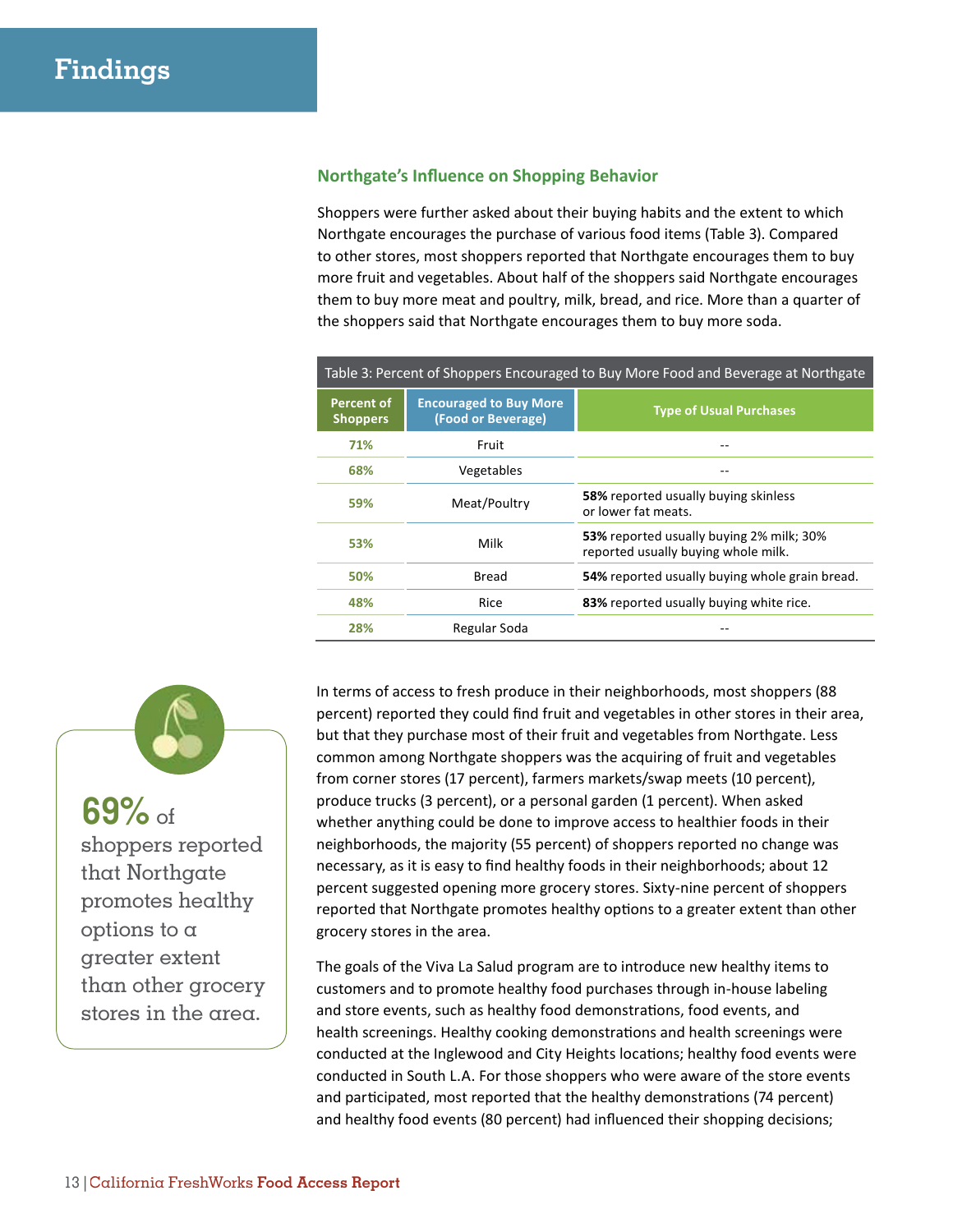others reported that the shelf labeling and health screenings influenced their shopping decisions, at 54 and 38 percent, respectively (Figure 6).

#### **Store Managers' Perceptions of Northgate's Role in Creating Access to Healthy Food**

Interviews were conducted with store managers at each of the three stores, as well as the manager of the Viva La Salud program. Managers were asked their opinion regarding the impact their store has had on their community. In addition to providing highquality products to their shoppers, a shuttle service to take shoppers home, and donations for community programs and events focused on health and wellness, store managers felt that Northgate provides quality jobs for their employees. It was reported that "the store makes the neighborhood look better and is unique

Figure 6: Influence of Viva La Salud Activities on Shopping Decisions

| Activity              | Aware of<br>Activity | Those<br>Aware Who<br>Participated<br>in Activity | Influenced<br>Shopping<br>Decision of<br>Those Who<br>Participated |
|-----------------------|----------------------|---------------------------------------------------|--------------------------------------------------------------------|
| Food                  | 42%                  | 48%                                               | 74%                                                                |
| <b>Demonstrations</b> | $(n=166)$            | $(n=80)$                                          | $(n=59)$                                                           |
| <b>Healthy Food</b>   | 30%                  | 25%                                               | 80%                                                                |
| <b>Events</b>         | $(n=60)$             | $(n=15)$                                          | $(n=12)$                                                           |
| <b>Health</b>         | 40%                  | 18%                                               | 38%                                                                |
| <b>Screenings</b>     | $(n=158)$            | $(n=29)$                                          | $(n=11)$                                                           |
| <b>VLS Shelf</b>      | 61%                  |                                                   | 53%                                                                |
| Labeling              | $(n=368)$            |                                                   | $(n=195)$                                                          |

from other neighborhoods in the area." Furthermore, interviewees observed that competing stores have improved their storefronts and lowered their prices to compete with Northgate stores. Managers also talked about the high quality of customer service they provide. This observation aligns with responses in the shopper surveys, in which most respondents reported Northgate staff were friendlier than staff at other stores.

#### **SUMMARY**

#### **How do community members perceive the benefits and/or negative consequences of the new stores?**

The purpose of the shopper surveys was to understand the ways in which shoppers are benefitting from the new Northgate stores. A high proportion of respondents reported that the store is closer to them, and that parking and access to public transportation is better, compared with where they shopped before Northgate. This indicates that community members have better access to full-service markets than before the stores were opened.

A high proportion of store shoppers reported that Northgate offers a greater variety of groceries, including fruits and vegetables, and that the quality is better compared to other stores where they previously shopped. This finding may be owed in part to Northgate's policy to replace produce that has spoiled within five days of purchase, thereby ensuring access to fresh, high-quality produce. The majority of shoppers also felt that prices for groceries, fruit, and vegetables were either the same or lower than other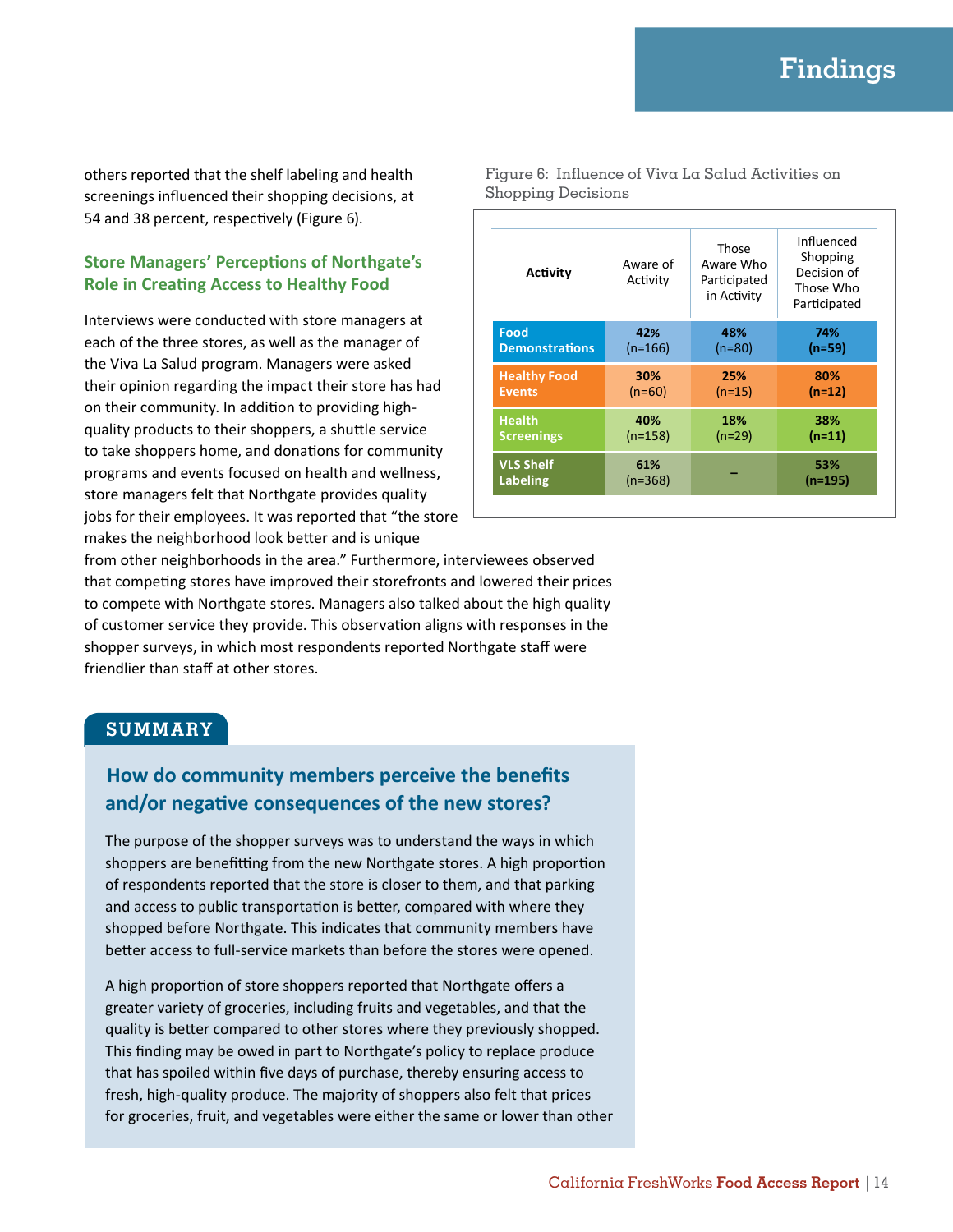## **Findings**



#### **SUMMARY** *continued*

stores. In particular, those with very low incomes reported greater access to more variety and better quality groceries, compared to where they previously shopped. Most store patrons also reported that there is greater variety of family traditional foods at Northgate, compared to other stores. Collectively, these findings indicate that shoppers are experiencing access to healthy, quality food that is relevant to their cultural and family traditions.

As described above, supermarkets promote the sale of certain foods and beverages through placement and pricing strategies. The majority of shoppers reported that Northgate encourages them to buy more fruit and vegetables—and other staples such as milk, bread, rice, and meat—than other stores. Regarding fruit and vegetables, the greater variety reported by the shoppers and Northgate's promotion of fresh produce found in the observational assessments support this finding. Shoppers also reported that they are encouraged to buy more soda; this observation was similarly supported by the observational assessment, as indicated by the pervasive placement of soda in high impact areas in the stores, coupled with lower prices for soda compared to other stores.

An important finding with respect to Northgate's VLS health and wellness program is its influence on shopping decisions. The healthy demonstrations, healthy food events, health screenings, and VLS shelf labeling all had varying degrees of influence on shopping decisions. It is important to note that shelf labeling alone can have an influence on which products shoppers buy. Since the majority of purchase decisions are unplanned and made in-store, promotion of healthy food options can help shoppers make healthier choices.

Finally, creating healthy food access requires more than the physical presence of a supermarket. In addition to the availability and affordability of culturally relevant groceries, other social features that connect people to places can also influence where people choose to shop. High-quality customer service, such as that reported by shoppers and store managers at the Northgate stores, can create a store atmosphere where shoppers feel welcomed, which can garner repeat visits and support their access to healthy food.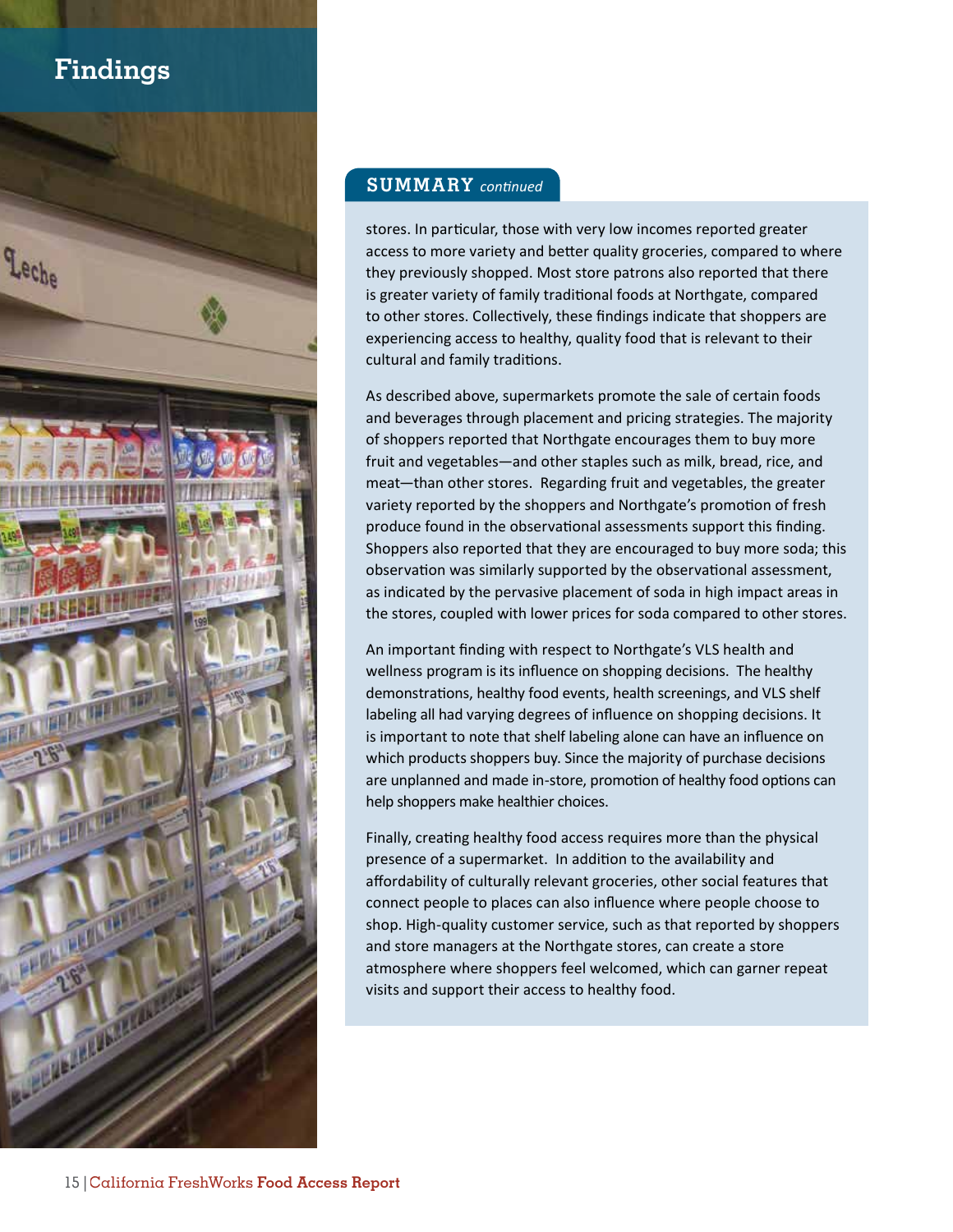# **Conclusion**

**FREM** resh Works was created in California in response to the need for greater access to healthy food in communities where inequitable access exists. The evaluation of FreshWorks' success in meeting this need focused on three FreshWorks investments in Northgate González Markets to answer two key questions:

- 1. Are the new retail food stores meeting unmet need for grocery services?
- 2. How do community members perceive the benefits and/or negative consequences of the new stores?

The findings suggest that the Northgate stores are providing needed grocery services and that community members are benefiting from these investments. Perhaps most insightful of all the findings, many shoppers reported that their respective Northgate market is more accessible and grants them greater access to fresh produce and culturally relevant food, compared to other stores. A high proportion of shoppers reported that Northgate offers a greater variety of groceries, including fruits and vegetables, and that the quality is better compared to alternative options. Most of the store patrons also reported that prices for groceries, fruit, and vegetables were either the same or lower than other stores—a claim supported by the findings on the price comparisons of fresh produce between the Northgate and comparison stores.

While the findings show that the Northgate stores are providing greater access to a wide variety of groceries, including fruit and vegetables at competitive prices, it was found that the offerings and promotion of less healthy items did not differ between the Northgate and comparison stores. The presence and promotion of sugary beverages such as soda was similar. Furthermore, soda was priced lower at the Northgate markets than at their competitors. In spite of this shortcoming, Northgate's unique in-store program, Viva La Salud, sets them apart from their competitors in the area of healthy marketing and promotion. Full-service markets have the space and inventory to offer many types of foods and beverages—both healthy and unhealthy. While it is unlikely that markets will omit unhealthy products from their inventory, they can play an important role in exposing customers to healthier food options through product placement, marketing, price promotions, and educational initiatives, such as healthy food cooking demonstrations and tastings.

Having access to a full-service grocery store in one's community may offer other benefits in addition to increasing access to healthy food options. Future studies should continue to explore other social benefits that a grocery store, as an anchor business in any given community, may bring to residents. These benefits could include, for instance, a sense of social cohesion and pride in one's community.

Eliminating food deserts and enabling greater access to healthy food require more than full-service grocery stores, but these are an important piece of the puzzle. FreshWorks is demonstrating great strides in creating access to high-quality food that is healthy, affordable, and culturally relevant for residents who live in food desert communities.

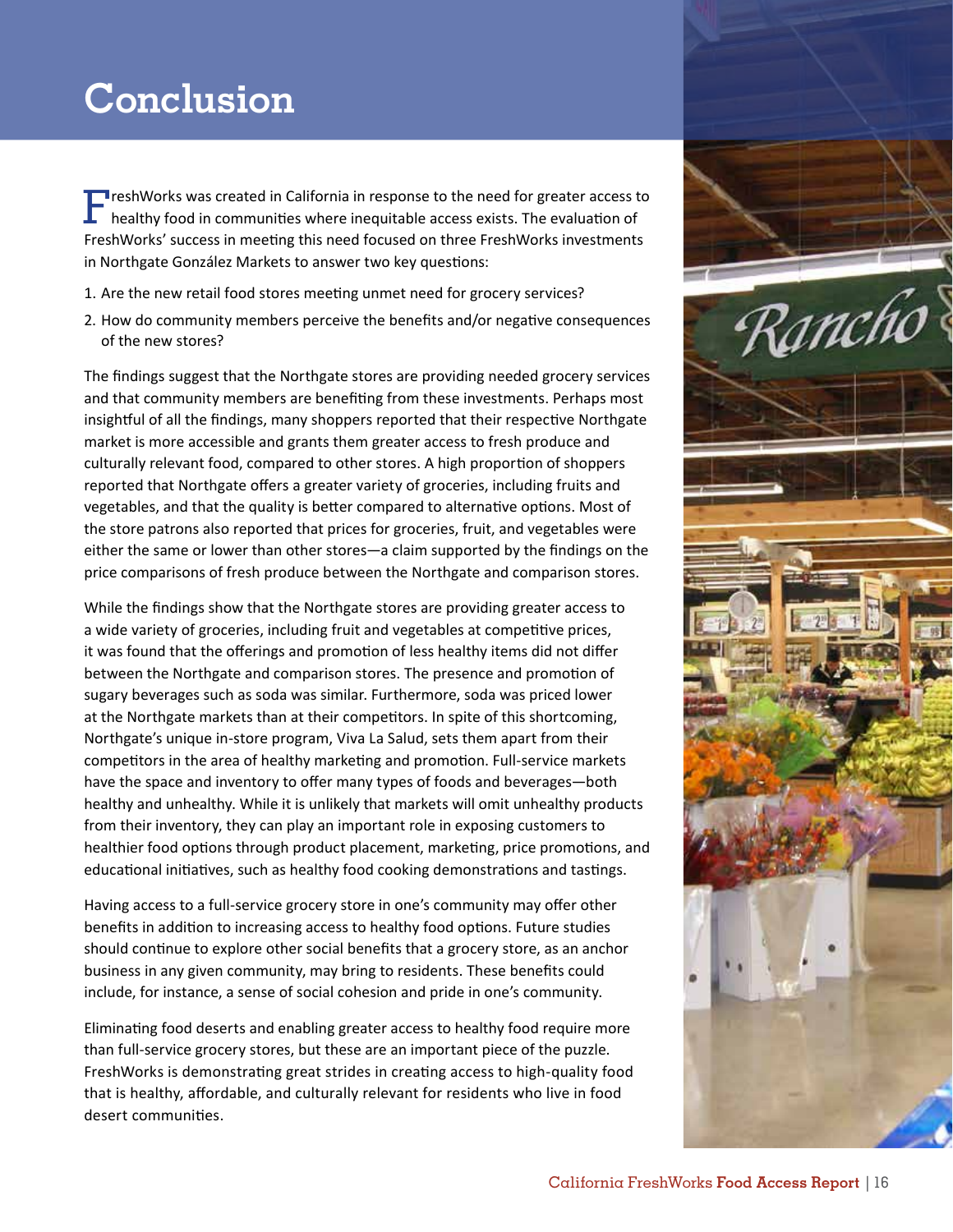## **Appendix A: FreshWorks Transactions (as of December 31, 2015)**

| <b>Deals</b>                                                  | <b>Date</b><br>Closed/<br><b>Funded</b> | <b>Description</b>                                                                                                                                                                                                        | Debt (\$) | NMTC (\$) <sup>1</sup> | Grants (\$) | FEMI $(5)^2$ | <b>Total</b> |
|---------------------------------------------------------------|-----------------------------------------|---------------------------------------------------------------------------------------------------------------------------------------------------------------------------------------------------------------------------|-----------|------------------------|-------------|--------------|--------------|
| People's<br>Community<br><b>Market</b>                        | $Jan-12$                                | Grant supporting efforts to raise equity to<br>support a full-service, fresh food grocery<br>store in West Oakland.                                                                                                       |           |                        | 35,000      |              | 35,000       |
| <b>NGEP1</b><br>(City Heights)                                | $Mar-12$                                | Financing for tenant improvements<br>for a full-service Northgate González<br>supermarket in San Diego.                                                                                                                   |           | 8,500,000              |             |              | 8,500,000    |
| Community<br>Development<br>Foundation of<br><b>LA County</b> | $Mar-12$                                | Support for the planning and launch of<br>a year-round, weekly farmers' market<br>that serves thousands of residents of the<br>Carmelitos Public Housing Project and the<br>surrounding community of North Long<br>Beach. |           |                        | 50,000      |              | 50,000       |
| <b>Heritage</b><br><b>Education</b><br>Group                  | $Jun-12$                                | Grant for a portion of startup costs for a<br>year-round farmers' market in Compton,<br>Los Angeles County in partnership with<br>school district.                                                                        |           |                        | 5,100       |              | 5,100        |
| <b>Urban Radish</b>                                           | $Jun-12$                                | Predevelopment grant for an 8,000 sq. ft.<br>fresh food market serving the downtown<br>Los Angeles Arts District. Market hires<br>staff from Homeboy Industries.                                                          |           |                        | 4,000       |              | 4,000        |
| <b>NGEP II</b><br>(Inglewood)                                 | Aug-12                                  | Financing for a new full-service Northgate<br>González supermarket located in<br>Inglewood.                                                                                                                               |           | 7,662,890              |             |              | 7,662,890    |
| <b>CA Fresh</b><br><b>Brands Pismo</b>                        | <b>Dec-12</b>                           | Providing El Rancho Marketplace the<br>means to open a new grocery store<br>serving Pismo Beach, Grover Beach,<br>Arroyo Grande, Oceano, and Shell Beach.                                                                 | 1,659,458 |                        | 8,000       |              | 1,667,458    |
| Canoga<br>(Jumbo Foods)                                       | $Feb-13$                                | Upgrading a local market to a full-service<br>grocery store serving the Canoga Park<br>community in the San Fernando Valley of<br>LA.                                                                                     | 131,000   |                        |             |              | 131,000      |
| Northgate<br>González                                         | $Apr-13$                                | Supporting workforce development and<br>local hiring activities for grand opening of<br>South LA store.                                                                                                                   |           |                        | 50,000      |              | 50,000       |
| 25th Street<br>Collective                                     | Apr-13                                  | Supporting the development of a business<br>plan and pilot project for a mobile food<br>vending program.                                                                                                                  |           |                        | 5,000       |              | 5,000        |
| H.P. Palomino                                                 | $May-13$                                | Financing equipment and tenant<br>improvements for a 6,000 sq. ft.<br>neighborhood superette in South LA.                                                                                                                 | 651,840   |                        | 15,500      |              | 667,340      |
| <b>Public Health</b><br>Institute                             | $May-13$                                | Financing a pilot project for an aggregation<br>and distribution system that connects<br>small family farms in the San Joaquin<br>Valley with under-resourced, small urban,<br>and rural stores.                          |           |                        | 7,800       |              | 7,800        |

1 New Markets Tax Credits

2 Food Enterprise Microlending Intermediary Program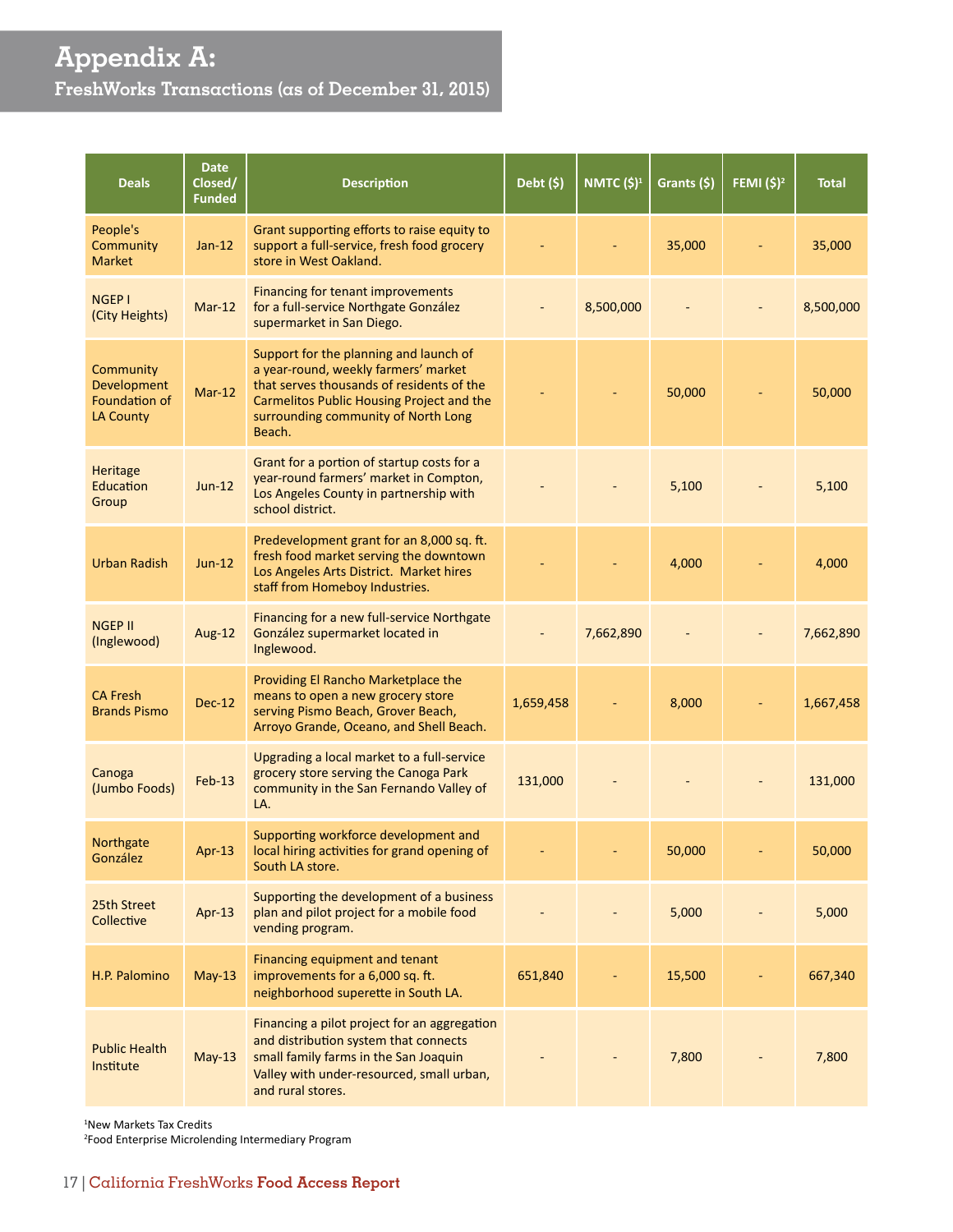# **Appendix A**

| <b>Deals</b>                                 | <b>Date</b><br>Closed/<br><b>Funded</b>                            | <b>Description</b>                                                                                                                                                                                                                        | Debt (\$) | NMTC (\$) <sup>1</sup> | Grants (\$) | FEMI $(5)^2$ | <b>Total</b> |
|----------------------------------------------|--------------------------------------------------------------------|-------------------------------------------------------------------------------------------------------------------------------------------------------------------------------------------------------------------------------------------|-----------|------------------------|-------------|--------------|--------------|
| Homeboy<br><b>Industries</b>                 | $Jun-13$                                                           | Supporting a job training program focused<br>on preparing former gang members and<br>other low-income, at-risk individuals for<br>positions within the grocery industry.                                                                  |           |                        | 50,000      |              | 50,000       |
| Food<br>Forward                              | Aug-13                                                             | Providing grant funding for a nonprofit<br>that forages fresh, local produce that<br>would otherwise go to waste, connecting<br>this food supply to low-income people in<br>need. Grant funds supported expansion<br>into Ventura County. |           |                        | 50,000      |              | 50,000       |
| <b>Mariposa</b><br><b>Valley Farm</b>        | Aug-13                                                             | Supporting a mobile produce market<br>targeting underserved communities in<br>rural Yolo County in partnership with Yolo<br>Family Resource Center. Mobile market<br>makes five stops throughout the county<br>weekly.                    |           |                        | 13,900      |              | 13,900       |
| Family<br>Service<br>Association             | $Sep-13$                                                           | Grant support for the development of<br>a mobile market targeting underserved<br>communities in rural Riverside and San<br><b>Bernadino Counties.</b>                                                                                     |           |                        | 50,000      |              | 50,000       |
| <b>PACE</b><br><b>Finance</b><br>Corporation | $Nov-13$<br>(FEMI)<br><b>Jun-15</b><br>(FEMI)<br>Sep-15<br>(Grant) | Supporting a business development center<br>in LA that deploys funds to smaller food<br>enterprises. Grant to support technical<br>assistance for FEMI.                                                                                   |           |                        | 50,000      | 350,000      | 400,000      |
| <b>NGEP III</b><br>(Central/<br>Slauson)     | $Dec-13$                                                           | Financing for a new full-service Northgate<br>González supermarket in South LA.                                                                                                                                                           |           | 7,618,777              |             |              | 7,618,777    |
| <b>Make</b><br>Someone<br><b>Happy</b>       | $Dec-13$                                                           | Supporting the development of a<br>mobile market targeting underserved<br>communities in Merced County.                                                                                                                                   |           |                        | 30,000      |              | 30,000       |
| <b>United Way</b><br>of Kern<br>County       | <b>Dec-13</b>                                                      | Grant for an organization that mobilizes<br>donors, volunteers, and advocates<br>to improve community conditions in<br>Kern County. Grant supports healthy<br>lifestyle program as well as a cornerstore<br>conversion.                   |           |                        | 7,500       |              | 7,500        |
| <b>LA Prep</b>                               | $Mar-14$                                                           | Financing a food production business<br>incubator for local entrepreneurs.                                                                                                                                                                |           | 16,000,000             |             |              | 16,000,000   |
| Feed the<br>Hunger<br>Foundation             | $Jul-14$                                                           | Providing FEMI capital to a foundation<br>that works to eliminate poverty through<br>microloans.                                                                                                                                          |           |                        |             | 100,000      | 100,000      |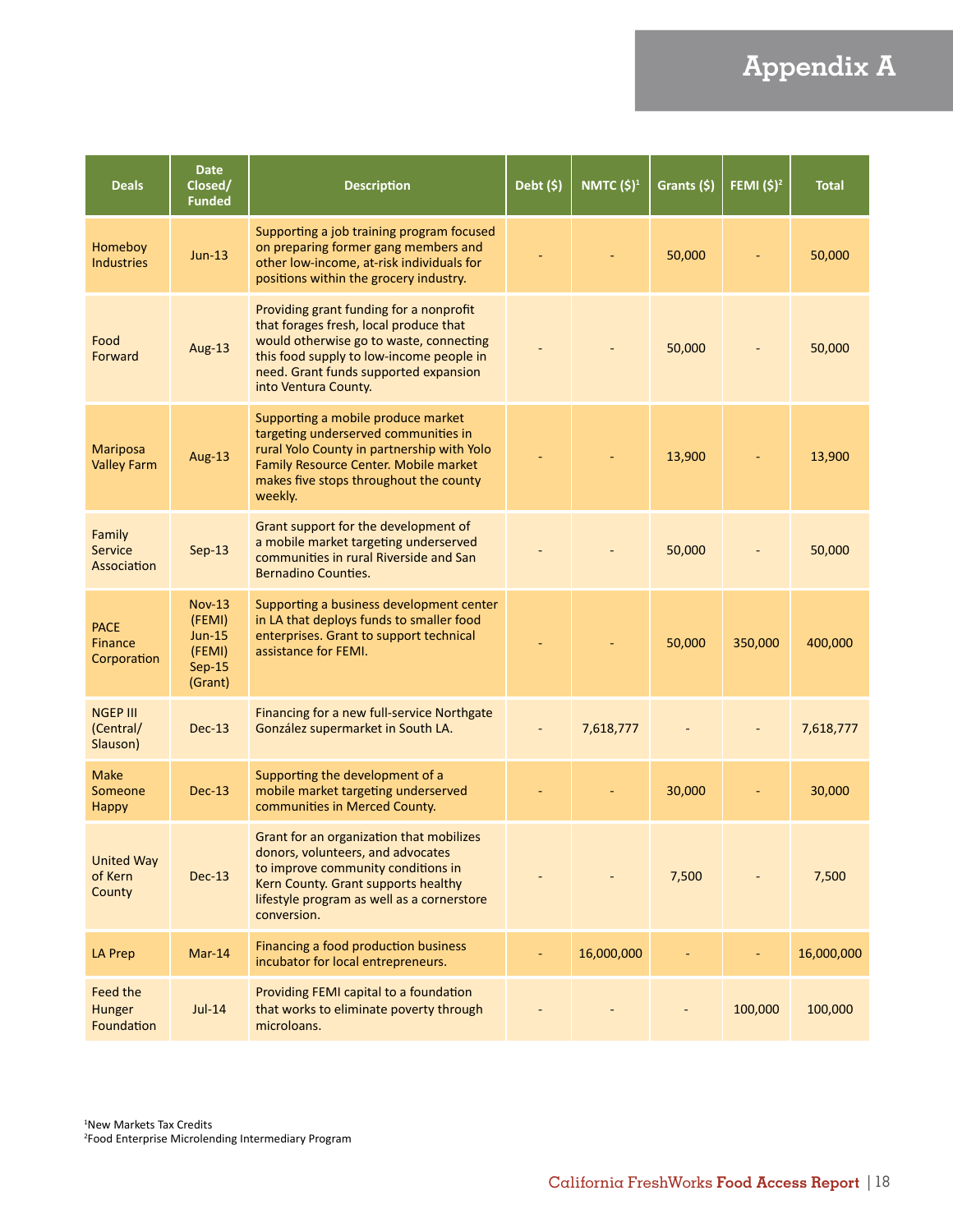# **Appendix A**

| <b>Deals</b>                                                             | <b>Date</b><br>Closed/<br><b>Funded</b>   | <b>Description</b>                                                                                                                                                                                                                                                                                                                                                               | Debt $(\$)$ | NMTC (\$) <sup>1</sup> | Grants (\$) | <b>FEMI</b> (\$) <sup>2</sup> | <b>Total</b> |
|--------------------------------------------------------------------------|-------------------------------------------|----------------------------------------------------------------------------------------------------------------------------------------------------------------------------------------------------------------------------------------------------------------------------------------------------------------------------------------------------------------------------------|-------------|------------------------|-------------|-------------------------------|--------------|
| <b>Special</b><br>Service for<br>Groups -<br><b>APIOPA</b>               | Aug-14                                    | Grant for a nonprofit seeking to reduce<br>obesity rates of Asian and Pacific Islander<br>(API) communities in Los Angeles County.<br>Grant proceeds support equipment to allow<br>for expansion of a culturally-specific CSA <sup>3</sup><br>serving API communities.                                                                                                           |             |                        | 27,000      |                               | 27,000       |
| <b>The</b><br>Farmstead<br><b>Market</b>                                 | Aug-14                                    | Grant for a farm-to-market grocery store in<br>Riverside County, California. Grant proceeds<br>support increasing capacity and improving<br>placement for produce, meat, and dairy.                                                                                                                                                                                              |             |                        | 20,500      |                               | 20,500       |
| Community<br><b>Services</b><br>Unlimited                                | Aug-14                                    | Grant for a nonprofit that fosters the creation<br>of communities actively working to address<br>the inequalities and systemic barriers that<br>make sustainable communities and self-reliant<br>life-styles unattainable. Grant proceeds<br>fund bicycles to allow expanded geographic<br>coverage through pop-up produce stands and<br>subscription CSA <sup>3</sup> programs. |             |                        | 10,000      |                               | 10,000       |
| <b>Numero</b><br>Uno                                                     | $Dec-14$                                  | A business term loan for a 12-store chain<br>serving low-income communities in South<br>Los Angeles.                                                                                                                                                                                                                                                                             | 12,000,000  |                        |             |                               | 12,000,000   |
| Agriculture<br>& Land-<br><b>Based</b><br><b>Training</b><br>Association | $Mar-15$                                  | Grant for an equipment and inventory<br>system to support organic farming and<br>distribution at a farmer incubator that<br>targets migrant workers with training,<br>enabling them to operate sustainable family<br>organic farms.                                                                                                                                              |             |                        | 50,000      |                               | 50,000       |
| Agricultural<br>Institute of<br><b>Marin</b>                             | $Mar-15$                                  | Grant for equipment to support a fresh,<br>mobile market carrying produce, grains, dairy,<br>and other meat proteins to reach the most<br>underserved populations of Marin County.                                                                                                                                                                                               |             |                        | 50,000      |                               | 50,000       |
| Mandela<br>Marketplace                                                   | $Jun-12$<br>(Grant)<br>$Mar-15$<br>(FEMI) | Supporting the expansion of a worker-owned<br>fresh food store dedicated to increasing<br>healthy food access and building assets for<br>low-income workers in West Oakland.                                                                                                                                                                                                     |             |                        | 50,000      | 100,000                       | 150,000      |
| Phoenix<br><b>Foods USA</b>                                              | Apr-15                                    | Grant for equipment to support meal<br>preparation and processing for a senior center<br>and food bank through donations of products<br>exclusively from wholesalers and farmers.                                                                                                                                                                                                |             |                        | 50,000      |                               | 50,000       |
| Leadership<br>for Urban<br>Renewal<br><b>Network</b>                     | $May-15$<br>(FEMI)<br>$Jun-15$<br>(Grant) | Supporting a community development<br>organization working in South and East<br>Los Angeles that has relationships with<br>immigrant/monolingual communities. FEMI<br>capital will be deployed toward mobile<br>markets and corner stores. Grants support<br>food permitting and licensing and other<br>technical assistance.                                                    |             |                        | 68,000      | 75,000                        | 143,000      |

1 New Markets Tax Credits

2 Food Enterprise Microlending Intermediary Program 3 Community Supported Agriculture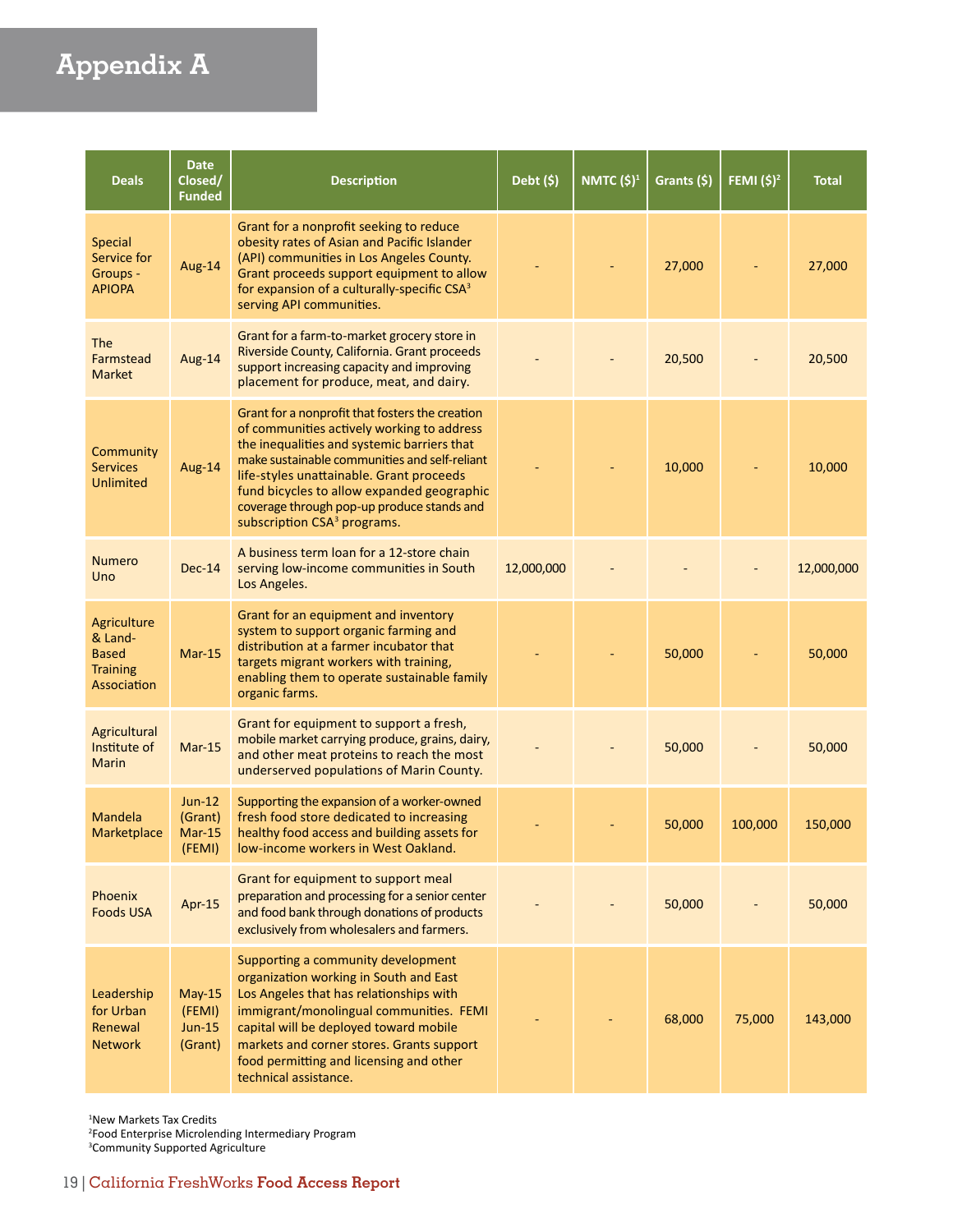# **Appendix A**

| <b>Deals</b>                                                           | <b>Date</b><br>Closed/<br><b>Funded</b>        | <b>Description</b>                                                                                                                                                                                                                                                                                                                                    | Debt $(\$)$ | NMTC (\$) <sup>1</sup> | Grants (\$) | <b>FEMI</b> (\$) <sup>2</sup> | <b>Total</b> |
|------------------------------------------------------------------------|------------------------------------------------|-------------------------------------------------------------------------------------------------------------------------------------------------------------------------------------------------------------------------------------------------------------------------------------------------------------------------------------------------------|-------------|------------------------|-------------|-------------------------------|--------------|
| AmPac<br><b>Tri-State CDC</b>                                          | $May-15$<br>(FEMI)<br><b>Jun-15</b><br>(Grant) | Supporting a community development<br>corporation working closely with the<br>African American community in southeast<br>Los Angeles. FEMI capital will be deployed<br>to small grocers and food enterprises.<br>Grant supports technical assistance,<br>including marketing, packaging, and<br>general business assistance.                          |             |                        | 40,000      | 200,000                       | 240,000      |
| <b>Emerging</b><br><b>Markets</b><br><b>Development</b><br>Corporation | $Jun-15$                                       | Grant to a nonprofit organization for<br>a technical assistance fund for FEMI<br>loan applicants or end-borrowers<br>in Los Angeles. Funds go toward<br>consultants who provide services such<br>as accounting, business planning, legal<br>advice, procurement assistance, project<br>management, marketing consulting, and<br>licensing assistance. |             |                        | 350,000     |                               | 350,000      |
| Opportunity<br>Fund<br><b>Northern</b><br>California                   | <b>Jun-15</b><br>(Grant)<br>June-15<br>(FEMI)  | Supporting a statewide microlender<br>and CDFI. FEMI capital will be deployed<br>to finance healthy restaurants, mobile<br>vending, and other food enterprises in<br>Los Angeles County and across the state.<br>Grant supports technical assistance<br>including procurement and licensing.                                                          |             |                        | 100,000     | 750,000                       | 850,000      |
| Valley<br>Economic<br>Development<br>Corporation                       | $Jun-15$<br>(Grant)<br>June-15<br>(FEMI)       | Supporting a national microlender and<br>CDFI. FEMI capital will be deployed to<br>finance healthy food enterprises across<br>a broad geography. Grant supports<br>technical assistance including project<br>management, marketing, and general<br>food consulting.                                                                                   |             |                        | 100,000     | 750,000                       | 850,000      |
| <b>West Angeles</b><br>Community<br>Development<br>Corporation         | $Sep-15$<br>(Grant)<br>Aug-15<br>(FEMI)        | A nonprofit organization based in LA's<br>Crenshaw neighborhood will deploy<br>FEMI capital to entrepreneurs and use<br>grant proceeds to support business<br>training and counseling.                                                                                                                                                                |             |                        | 20,000      | 100,000                       | 120,000      |
| Vermont<br><b>Slauson</b><br>Economic<br>Development<br>Corporation    | $Sep-15$<br>(Grant)<br><b>Aug-15</b><br>(FEMI) | A nonprofit organization based in LA's<br>Slauson neighborhood will deploy FEMI<br>capital to entrepreneurs and use grant<br>proceeds to support business training<br>and counseling.                                                                                                                                                                 |             |                        | 20,000      | 100,000                       | 120,000      |
| Fresh-<br><b>Producers</b>                                             | $Jun-15$                                       | Grant for a mobile grill and refrigerated<br>truck distributing ready-to-eat meals in<br>Sacramento.                                                                                                                                                                                                                                                  |             |                        | 50,000      |                               | 50,000       |
| <b>CANGRESS</b>                                                        | $Jun-15$                                       | Grant for a pop-up produce market to<br>serve the homeless and extremely low-<br>income population in South LA.                                                                                                                                                                                                                                       |             |                        | 50,000      |                               | 50,000       |
| <b>Total</b>                                                           |                                                |                                                                                                                                                                                                                                                                                                                                                       | 14,442,298  | 39,781,667             | 1,487,300   | 2,525,000                     | 58,236,265   |

1 New Markets Tax Credits 2 Food Enterprise Microlending Intermediary Program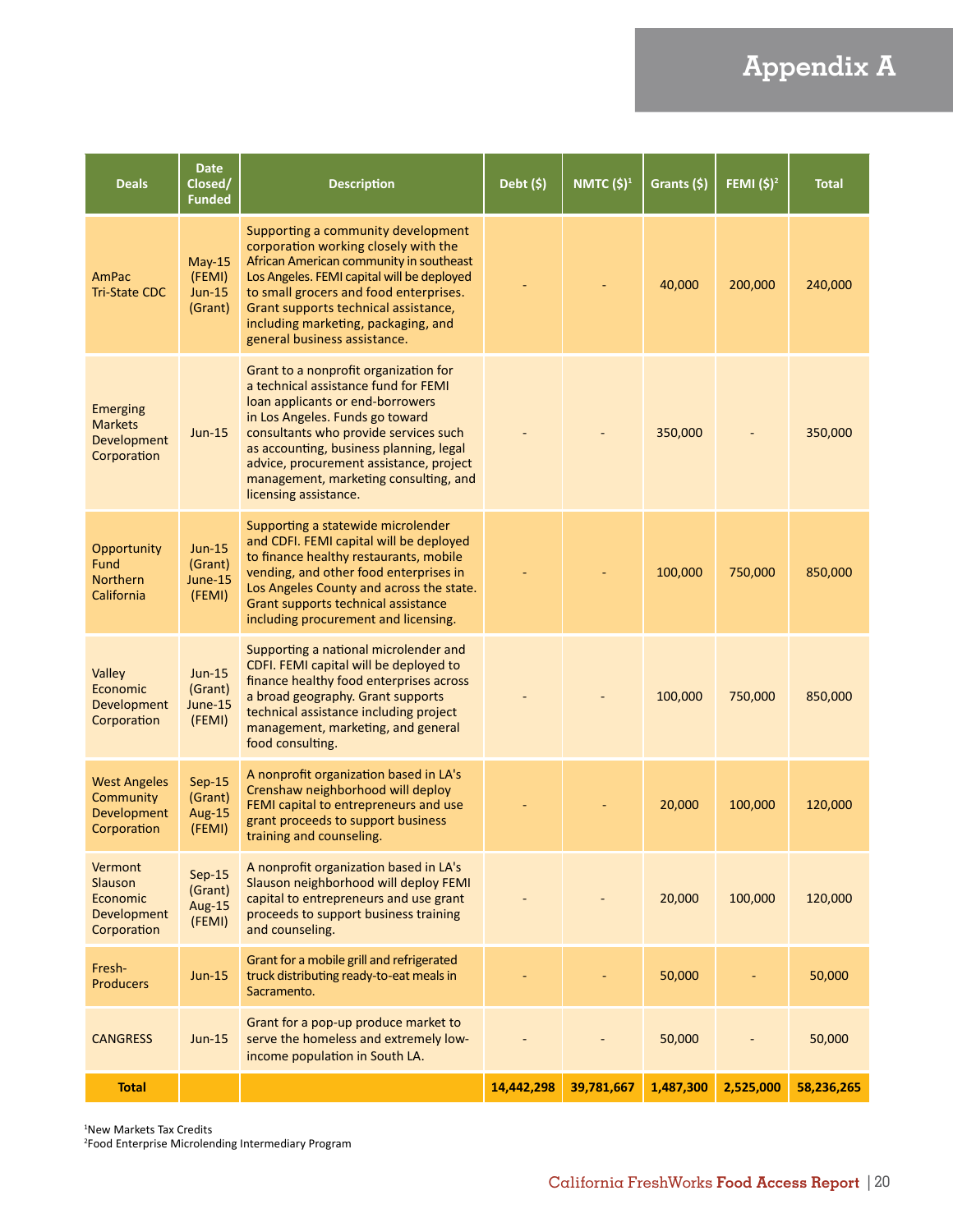# **Appendix B: FreshWorks Partners and Investors**

| <b>Partners and Investors</b>                                       | <b>Role in</b><br><b>FreshWorks</b>                       | <b>Description</b>                                                                                                                                                                                                                                          |
|---------------------------------------------------------------------|-----------------------------------------------------------|-------------------------------------------------------------------------------------------------------------------------------------------------------------------------------------------------------------------------------------------------------------|
| <b>Bank of America</b><br>Corporation                               | Investor                                                  | A financial services company that provides banking and nonbanking<br>financial services and products throughout the United States and in<br>certain international markets.                                                                                  |
| <b>California Grocers</b><br>Association                            | <b>Thought Partner</b>                                    | A non-profit trade association representing approximately 500 retail<br>members operating over 6,000 food stores in California and Nevada,<br>and approximately 200 grocery supplier companies.                                                             |
| <b>Calvert Foundation</b>                                           | Investor                                                  | A non-profit organization making investments that deliver a social and<br>financial return.                                                                                                                                                                 |
| <b>Capital Impact Partners</b>                                      | <b>Founding</b><br><b>Investor, Fund</b><br>Administrator | A national, non-profit Community Development Financial Institution<br>(CDFI). Selected to manage the California FreshWorks Fund.                                                                                                                            |
| <b>Charles Schwab</b><br>Corporation                                | Investor                                                  | A financial institution based in San Francisco, CA providing a full range<br>of brokerage, banking, and financial advisory services through its<br>subsidiaries.                                                                                            |
| Citigroup Inc.                                                      | Investor                                                  | A multinational financial services firm that provides consumers,<br>corporations, governments, and institutions with a broad range of<br>financial products and services.                                                                                   |
| <b>Community Health</b><br><b>Councils</b>                          | <b>Thought Partner</b>                                    | A policy advocate focused on eliminating health disparities by<br>expanding healthcare coverage, increasing access to quality healthcare,<br>and improving the environment for under-resourced communities.                                                 |
| Community<br>Redevelopment Agency of<br><b>Los Angeles</b>          | <b>Thought Partner</b>                                    | A public agency of the City of Los Angeles focused on strategic<br>investments to create economic opportunity, build affordable housing,<br>generate good jobs, and improve the quality of life for residents in<br>various areas of LA.                    |
| <b>Dignity Health (formerly</b><br><b>Catholic Healthcare West)</b> | Investor                                                  | A system of 40 hospitals and medical centers in California, Arizona, and<br>Nevada.                                                                                                                                                                         |
| Emerging Markets, Inc.                                              | <b>Food Access</b><br>Organization                        | A double-bottom line consulting firm that assists financial institutions<br>and food retailers in pursuing business opportunities in low-income<br>communities.                                                                                             |
| First 5 LA                                                          | Grantor                                                   | A leading early childhood advocate working collaboratively across L.A.<br>County.                                                                                                                                                                           |
| <b>Healthy Food Financing</b><br>Initiative                         | Investor                                                  | An initiative of the U.S. Treasury via its CDFI Fund that supports<br>projects aiming to increase access to healthy, affordable food in<br>communities that currently lack these options.                                                                   |
| JPMorgan Chase & Co.                                                | Investor,<br>Grantor                                      | A financial services company that provides a range of financial and<br>investment banking services in all major capital markets.                                                                                                                            |
| <b>Kaiser Permanente</b>                                            | Grantor                                                   | A health care provider and not-for-profit health plan.                                                                                                                                                                                                      |
| <b>Koret Foundation</b>                                             | Grantor                                                   | Based in San Francisco, the Koret Foundation supports organizations<br>that promote a vibrant and distinctive Bay Area.                                                                                                                                     |
| Los Angeles Development<br>Fund                                     | Investor                                                  | A certified Community Development Entity whose purpose is to assist<br>in carrying out the economic development program and objectives of<br>the City of Los Angeles to promote the development, establishment, or<br>expansion of industries and commerce. |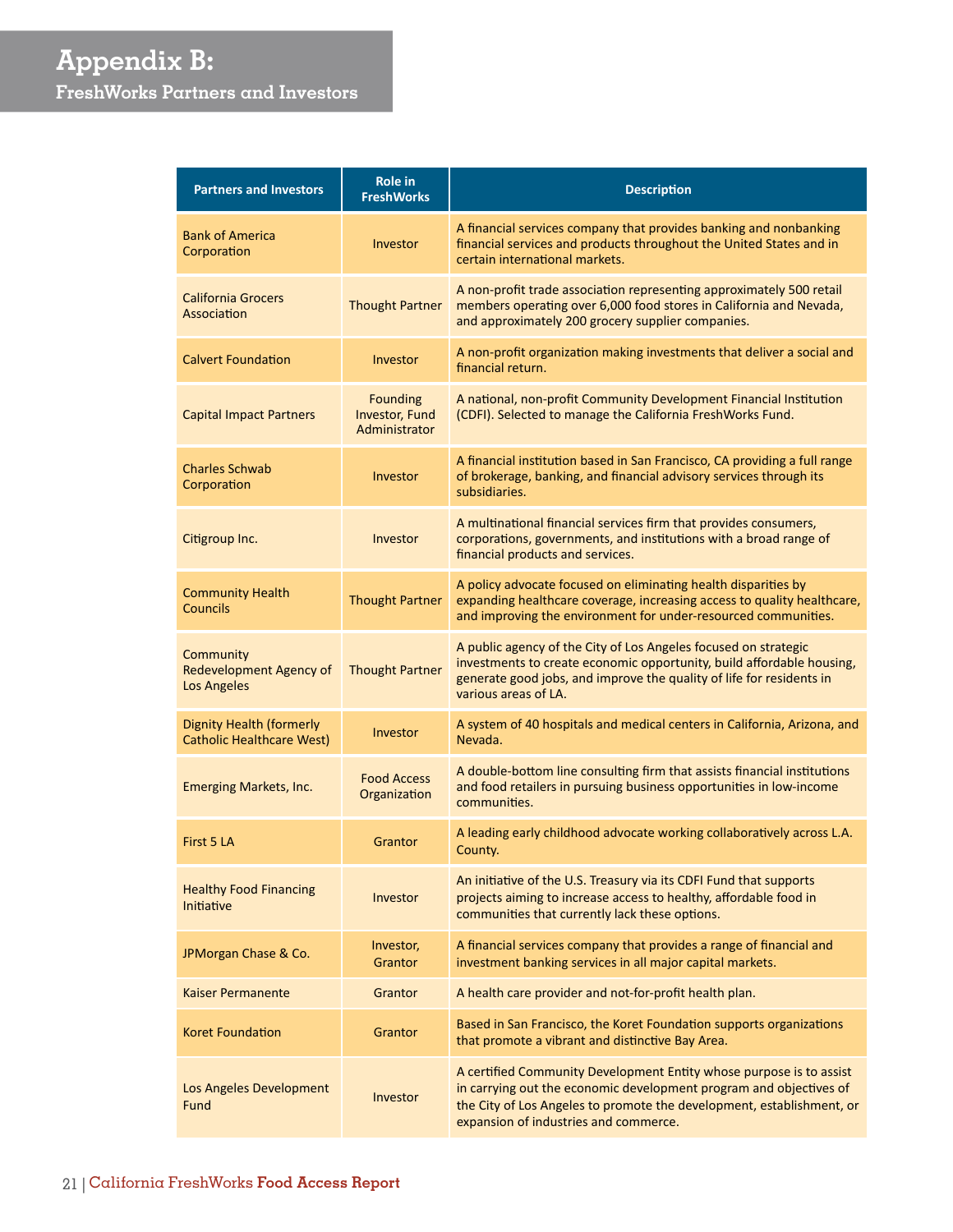# **Appendix B**

| <b>Partners and Investors</b>                | <b>Role in</b><br><b>FreshWorks</b>     | <b>Description</b>                                                                                                                                                                                          |
|----------------------------------------------|-----------------------------------------|-------------------------------------------------------------------------------------------------------------------------------------------------------------------------------------------------------------|
| MetLife, Inc.                                | Investor                                | A global financial services company offering insurance, retirement, and<br>savings products.                                                                                                                |
| <b>Morgan Stanley</b>                        | Investor                                | A global financial services company engaged in investment banking,<br>securities, investment management, and wealth management services.                                                                    |
| National Cooperative Bank                    | Investor                                | A savings bank providing financial products and services for the<br>nation's cooperatives, their members, and socially responsible<br>organizations.                                                        |
| <b>Opportunity Finance</b><br><b>Network</b> | Investor                                | A leading national network of CDFIs investing in opportunities<br>that benefit low-income, low-wealth, and other disadvantaged<br>communities across America.                                               |
| PolicyLink                                   | <b>Thought Partner</b>                  | A national research and advocacy institute advancing economic and<br>social equity.                                                                                                                         |
| <b>Social Compact</b>                        | <b>Thought Partner</b>                  | A nonprofit, nonpartisan organization formed by a coalition of business<br>leaders from across the country committed to promoting successful<br>investment in lower-income communities.                     |
| The California Endowment                     | <b>Founding</b><br>Investor,<br>Grantor | A private, statewide health foundation. Conceived of and launched<br>FreshWorks with an anchor \$30 million capital commitment.                                                                             |
| The Reinvestment Fund                        | <b>Thought Partner</b>                  | A CDFI that finances housing, community facilities, supermarkets,<br>commercial real estate, and energy efficiency projects.                                                                                |
| U.S. Bancorp                                 | Investor                                | A financial institution that provides a full range of financial services,<br>including lending and depository services, cash management, foreign<br>exchange, and trust and investment management services. |
| <b>Unified Grocers</b>                       | <b>Thought Partner</b>                  | A retailer-owned wholesale grocery distributor that supplies<br>independent retailers throughout the western United States.                                                                                 |
| UrbanAmerica Advisors                        | Investor                                | A CDFI that has provided structured equity and mezzanine debt<br>financing for the redevelopment of more than 1.1 million square feet<br>of office, retail, and mixed-used space throughout the U.S.        |
| W. K. Kellogg Foundation                     | Grantor                                 | An independent, private foundation that works with communities to<br>create conditions for vulnerable children so they can realize their full<br>potential in school, work, and life.                       |